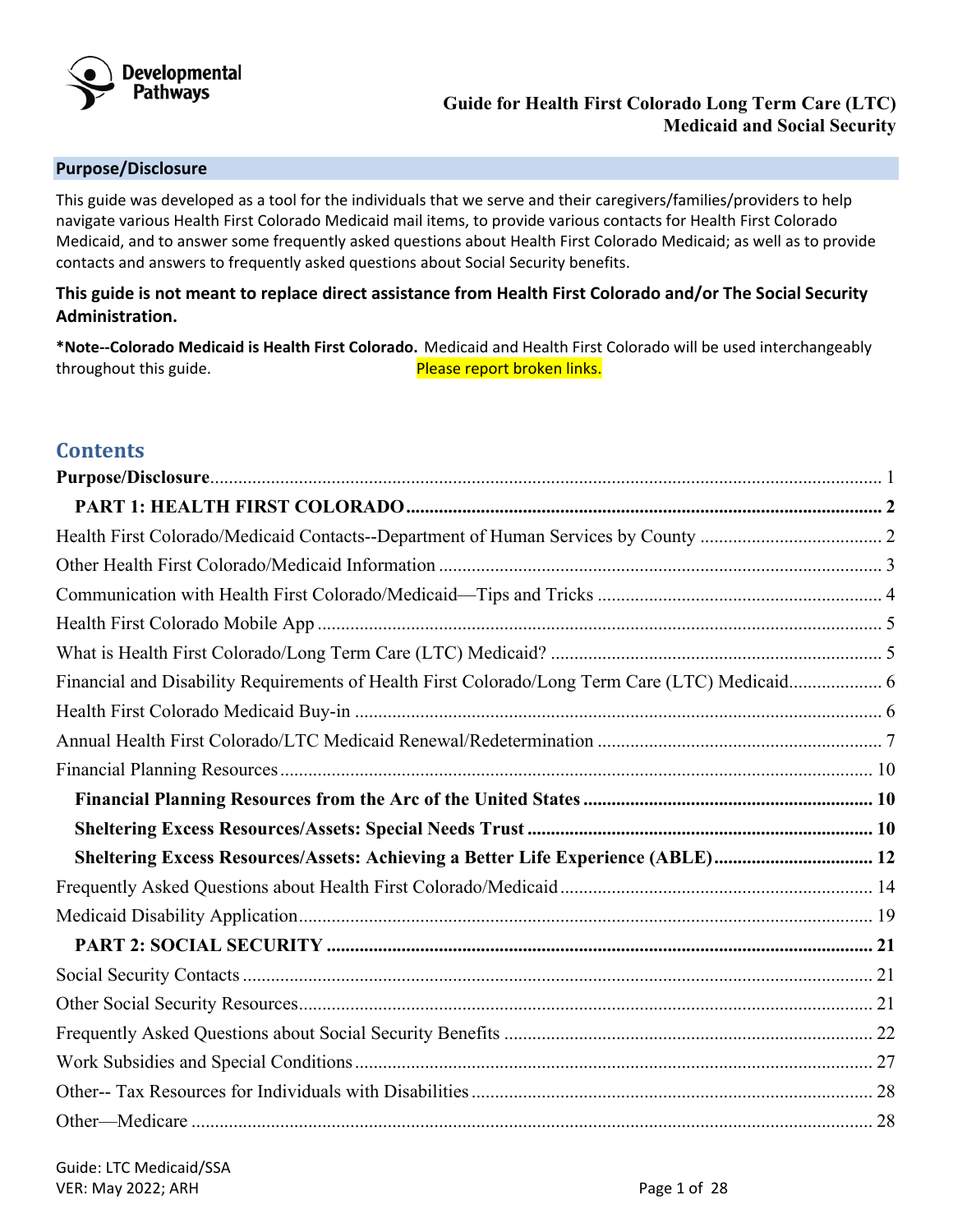

# **PART 1: HEALTH FIRST COLORADO**

<span id="page-1-1"></span><span id="page-1-0"></span>

| <b>Health First Colorado/Medicaid Contacts--Department of Human Services by County</b> |                                                              |  |  |  |
|----------------------------------------------------------------------------------------|--------------------------------------------------------------|--|--|--|
| <b>Department of Human Services</b>                                                    | <b>Contact Information</b>                                   |  |  |  |
| <b>Full list of Counties/Department of Human</b>                                       | https://www.colorado.gov/pacific/cdhs/contact-your-county    |  |  |  |
| <b>Services</b>                                                                        |                                                              |  |  |  |
| <b>Adams County</b>                                                                    | Phone: 720-523-2000                                          |  |  |  |
| 11860 Pecos St.                                                                        | Fax: 720-523-2158                                            |  |  |  |
| Westminster, CO 80234                                                                  | Email: ltcunit@adcogov.org                                   |  |  |  |
|                                                                                        | Web: http://www.adcogov.org/human-services-center-resources  |  |  |  |
| *Outside drop box                                                                      | Note: This county does not accept documents emailed to them. |  |  |  |
| <b>Arapahoe County (2 locations)</b>                                                   | Phone: 303-636-1170                                          |  |  |  |
| (1) 14980 E Alameda Dr, #007                                                           | Fax: 303-734-4301                                            |  |  |  |
| Aurora, CO 80012                                                                       | Email: HSCSSCC@arapahoegov.com (PROVIDER USE ONLY)           |  |  |  |
| (2) 1690 W Littleton Blvd, #123                                                        | Web: https://www.arapahoegov.com/1906/ArapaSOURCE            |  |  |  |
| Littleton, CO 80120                                                                    |                                                              |  |  |  |
| *Both office locations have an outside drop                                            |                                                              |  |  |  |
| box                                                                                    |                                                              |  |  |  |
| <b>Denver County</b>                                                                   | Phone: 720-944-3666                                          |  |  |  |
| Castro office (primary location):                                                      | Fax: 720-944-3094                                            |  |  |  |
| 1200 Federal Blvd, Denver, CO                                                          | Email: DenverDHS@denvergov.org                               |  |  |  |
| 80204                                                                                  | Web: www.denvergov.org/humanservices                         |  |  |  |
| East office: 3815 Steele St, Denver,                                                   | Note: This county does not accept documents faxed to them.   |  |  |  |
| CO 80205                                                                               |                                                              |  |  |  |
| Taylor Office: 4685 Peoria St,                                                         |                                                              |  |  |  |
| Denver, CO 80239                                                                       |                                                              |  |  |  |
| *Outside drop box at each location                                                     |                                                              |  |  |  |
| <b>Douglas County</b>                                                                  | Phone: 303-688-4825                                          |  |  |  |
| 4400 Castleton Ct.                                                                     | Fax: 877-285-8988                                            |  |  |  |
| Castle Rock, CO 80109                                                                  | Web: https://www.douglas.co.us/                              |  |  |  |
| *Outside drop box                                                                      |                                                              |  |  |  |
| <b>Elbert County</b>                                                                   | Phone: (303) 621-3206                                        |  |  |  |
| 215 Comanche St                                                                        | Fax: (303) 621-0122                                          |  |  |  |
| Kiowa, CO 80117                                                                        | Email: elbert.assistance@state.co.us                         |  |  |  |
| *outside drop box                                                                      |                                                              |  |  |  |
| <b>Jefferson County</b>                                                                | Phone: 303-271-4707<br>Fax: 303-271-4805                     |  |  |  |
| 900 Jefferson County Pkwy                                                              |                                                              |  |  |  |
| <b>Human Services Building</b><br>Golden, CO 80401                                     |                                                              |  |  |  |
| *Outside drop box                                                                      |                                                              |  |  |  |
| <b>Colorado Medical Assistance Program</b>                                             | Phone: 1-800-359-1991                                        |  |  |  |
| (CMAP)/Denver Health                                                                   | Fax: 303-602-7639 or 303-893-1780                            |  |  |  |
|                                                                                        | Email: EEMAPClient@dhha.org                                  |  |  |  |
|                                                                                        | Web: https://www.denverhealth.org/patients-visitors/billing- |  |  |  |
|                                                                                        | insurance/enrollment-services                                |  |  |  |
| <b>Connect for Health Colorado (C4H)</b>                                               | Phone: 855-752-6749                                          |  |  |  |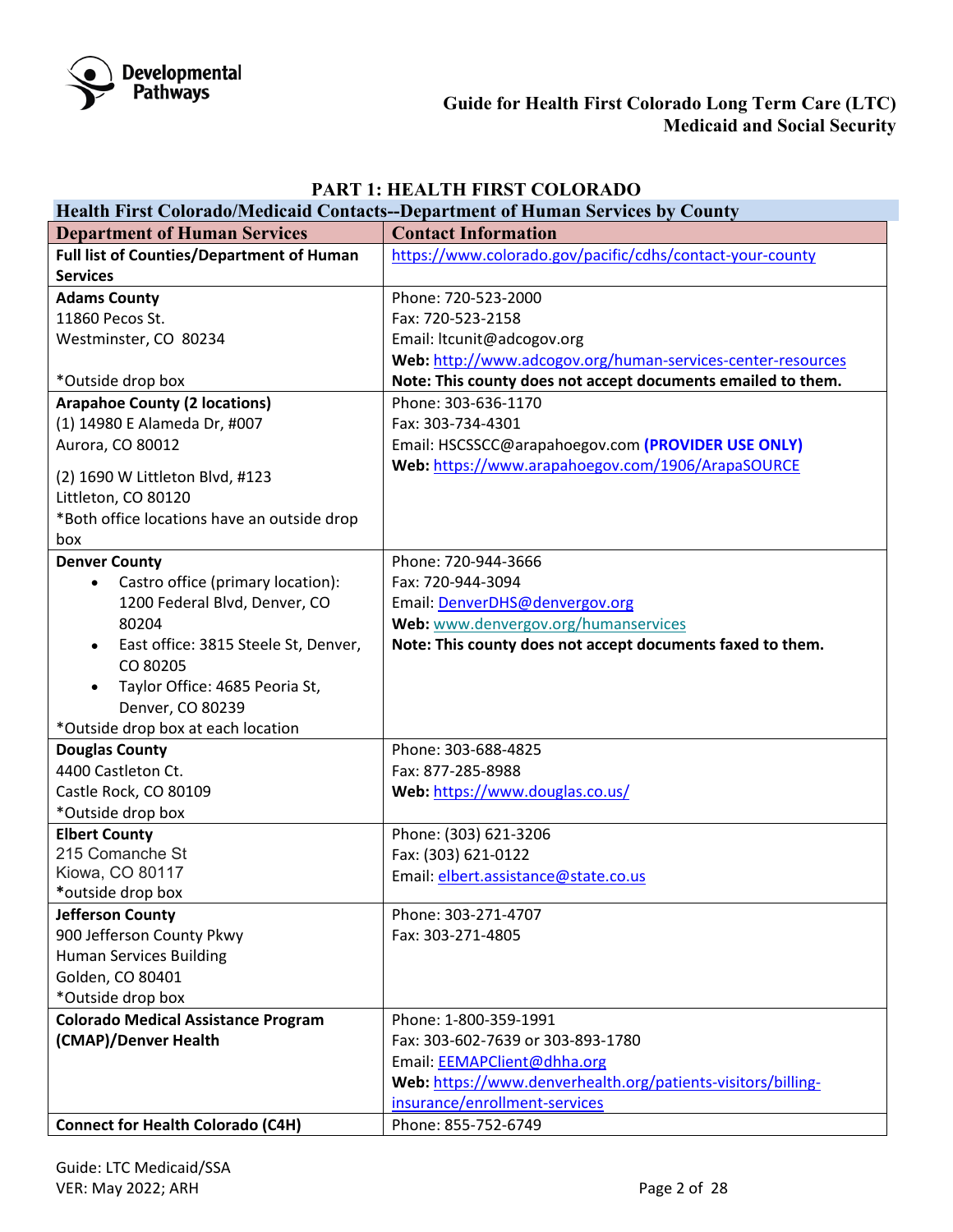

| *When calling, choose option 2 and then | l Fax: 855-346-5175                  |
|-----------------------------------------|--------------------------------------|
| option 2 again, OR ask to speak with    | Email: countypartners@c4hco.com      |
| someone on the Member Services team.    | Web: https://connectforhealthco.com/ |

# <span id="page-2-0"></span>**Other Health First Colorado/Medicaid Information**

| <b>Topic</b>             | <b>What They Can Help With</b>           | <b>Contact Information</b>                         |  |  |
|--------------------------|------------------------------------------|----------------------------------------------------|--|--|
| <b>Health First</b>      | • All Medicaid questions                 | WEB: https://www.colorado.gov/hcpf/contact-hcpf    |  |  |
| <b>Colorado Customer</b> | • Prescription/Medical care issues       |                                                    |  |  |
| <b>Service</b>           | • Request reimbursement for out-of-      | <b>Customer Contact Center:</b>                    |  |  |
|                          | pocket expenses                          | https://www.colorado.gov/hcpf/medicaid-customer-   |  |  |
|                          |                                          | contact-center                                     |  |  |
|                          |                                          |                                                    |  |  |
|                          |                                          | TTY: 1-800-659-2656<br>PHONE: 1-800-221-3943       |  |  |
|                          |                                          | FAX: 303-866-4411                                  |  |  |
| <b>Health First</b>      | Frequently Asked Questions about         | WEB:                                               |  |  |
| <b>Colorado FAQ</b>      | Medicaid                                 | https://www.colorado.gov/pacific/hcpf/member-faqs  |  |  |
| <b>Health First</b>      | Videos to help members learn about       | WEB: https://www.healthfirstcolorado.com/videos/   |  |  |
| <b>Colorado Member</b>   | program benefits.                        |                                                    |  |  |
| benefit videos           |                                          |                                                    |  |  |
| <b>Health First</b>      | A list of all benefits covered under the | WEB: https://www.healthfirstcolorado.com/benefits- |  |  |
| <b>Colorado State</b>    | State Medicaid plan.                     | services/                                          |  |  |
| <b>Plan Covered</b>      |                                          |                                                    |  |  |
| <b>Services</b>          |                                          |                                                    |  |  |
| <b>Health First</b>      | <b>Spanish version:</b>                  | <b>English version:</b>                            |  |  |
| <b>Colorado Member</b>   | https://www.healthfirstcolorado.com/     | https://www.healthfirstcolorado.com/wp-            |  |  |
| handbook                 | wp-content/uploads/2020/05/Health-       | content/uploads/2020/05/Health-First-Colorado-     |  |  |
|                          | First-Colorado-Member-Handbook-          | Member-Handbook.pdf                                |  |  |
|                          | Spanish.pdf                              |                                                    |  |  |
|                          |                                          |                                                    |  |  |
|                          |                                          |                                                    |  |  |
| <b>Doctors who</b>       | A search engine to find medical          | WEB: https://www.colorado.gov/hcpf/find-doctor     |  |  |
| participate with         | professionals who participate with       |                                                    |  |  |
| <b>Health First</b>      | Health First Colorado Medicaid.          |                                                    |  |  |
| Colorado                 |                                          |                                                    |  |  |
| <b>The Colorado</b>      | • This program is not to be confused     | WEB: http://www.mycohibi.com/                      |  |  |
| <b>Health Insurance</b>  | with Health First Colorado Buy-in        |                                                    |  |  |
| <b>Buy-In Program</b>    | program.                                 | EMAIL: CustomerService@MyCOHIBI.com                |  |  |
| (HIBI)                   | • A premium assistance program for       |                                                    |  |  |
|                          | Medicaid recipients.                     | PHONE: (855) MyCOHIBI or (855) 692-6442            |  |  |
|                          | • Monthly payments are given to          |                                                    |  |  |
|                          | individuals for all or a portion of the  |                                                    |  |  |
|                          | cost of their commercial health          |                                                    |  |  |
|                          | insurance premiums, and in some          |                                                    |  |  |
|                          | cases, also reimburses for               |                                                    |  |  |
|                          | deductibles, coinsurance, and co-        |                                                    |  |  |
|                          | pays.                                    |                                                    |  |  |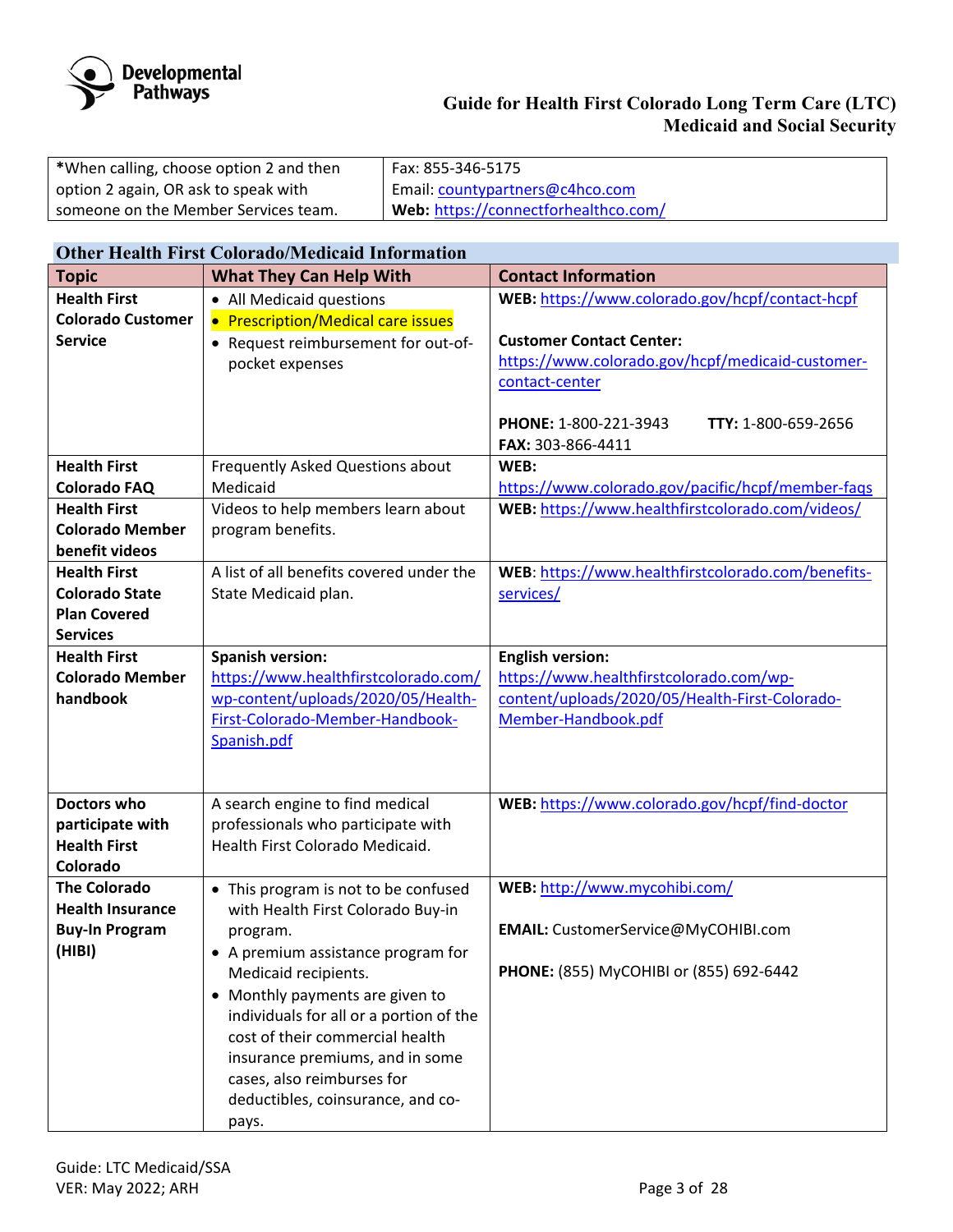

| <b>Colorado PEAK</b> | • Apply for benefits                                      | WEB: https://coloradopeak.secure.force.com/           |  |  |
|----------------------|-----------------------------------------------------------|-------------------------------------------------------|--|--|
| Website              | • Check application status                                |                                                       |  |  |
|                      | • Get a copy of a Medicaid card                           | Free Health mobile app information*:                  |  |  |
|                      | • Check status of Medicaid benefits                       | https://www.colorado.gov/hcpf/peakhealth              |  |  |
|                      | • Update Medicaid with changes                            | *Download the PEAKHealth mobile app to find a         |  |  |
|                      | (such as address)                                         | doctor, get your Health First Colorado card, and more |  |  |
|                      | • Receive a copy of the yearly                            | - right from your phone!                              |  |  |
|                      | redetermination documents                                 |                                                       |  |  |
|                      | • Submit redetermination documents                        |                                                       |  |  |
| Supplemental         | The Supplemental Nutrition Assistance                     | WEB:                                                  |  |  |
| <b>Nutrition</b>     | Program (SNAP) is a Food Assistance                       | https://colorado.gov/pacific/cdhs/supplemental-       |  |  |
| <b>Assistance</b>    | program in Colorado, SNAP provides                        | nutrition-assistance-program-snap                     |  |  |
| Program (SNAP)       | food assistance benefits as part of a                     |                                                       |  |  |
|                      | federal nutrition program to help low-                    |                                                       |  |  |
|                      | income households purchase food.                          |                                                       |  |  |
| <b>Health First</b>  | $\bullet$ As a member of Health First                     | WEB: https://www.colorado.gov/pacific/hcpf/choose-    |  |  |
| Colorado             | Colorado (Colorado's Medicaid                             | plan                                                  |  |  |
| <b>Enrollment</b>    | Program), you can choose how you<br>get your health care. | PHONE: 303-839-2120 or 1-888-367-6557                 |  |  |
|                      | • Health First Colorado Enrollment is                     | TTY: 1-888-876-8864                                   |  |  |
|                      | not a resource for information on                         |                                                       |  |  |
|                      | Medicaid benefits or to find out if                       |                                                       |  |  |
|                      | you qualify for Medicaid or Child                         |                                                       |  |  |
|                      | Health Plan Plus (CHP+).                                  |                                                       |  |  |
|                      |                                                           |                                                       |  |  |

# <span id="page-3-0"></span>**Communication with Health First Colorado/Medicaid—Tips and Tricks**

- It is strongly suggested that when calling your Department of Human Services you **ask to speak with a representative from the Long Term Care team.**
- Some counties/Medicaid have a call-back option so you don't have to sit on hold. You can leave your call back number. Please be advised that when the person from Medicaid calls back, they will only leave a message if:
	- a. It is clear on the voicemail who the phone number belongs to.
	- b. The person has given Medicaid permission to leave a message at that number.
- Explain that the individual is on a **Long Term Care Medicaid Waiver (LTC)**. You can even name the waiver/program that they are currently enrolled into.
- If the individual has lost LTC Medicaid, and you are trying to find out why, you will want to mention to the customer service representative that they were on a waiver and you are trying to get them back on it.
- **Please contact your local Medicaid office or the main customer service number if you have questions about Medicaid mail, eligibility, or other Medicaid questions.**
- It is strongly suggested that you keep track of the names of the Medicaid representatives you speak with and report any issues to your case manager at Developmental Pathways. We are partnering with the counties/Medicaid to provide the best customer service possible and want to provide feedback to them when we can. We are all invested in providing top-notch customer service!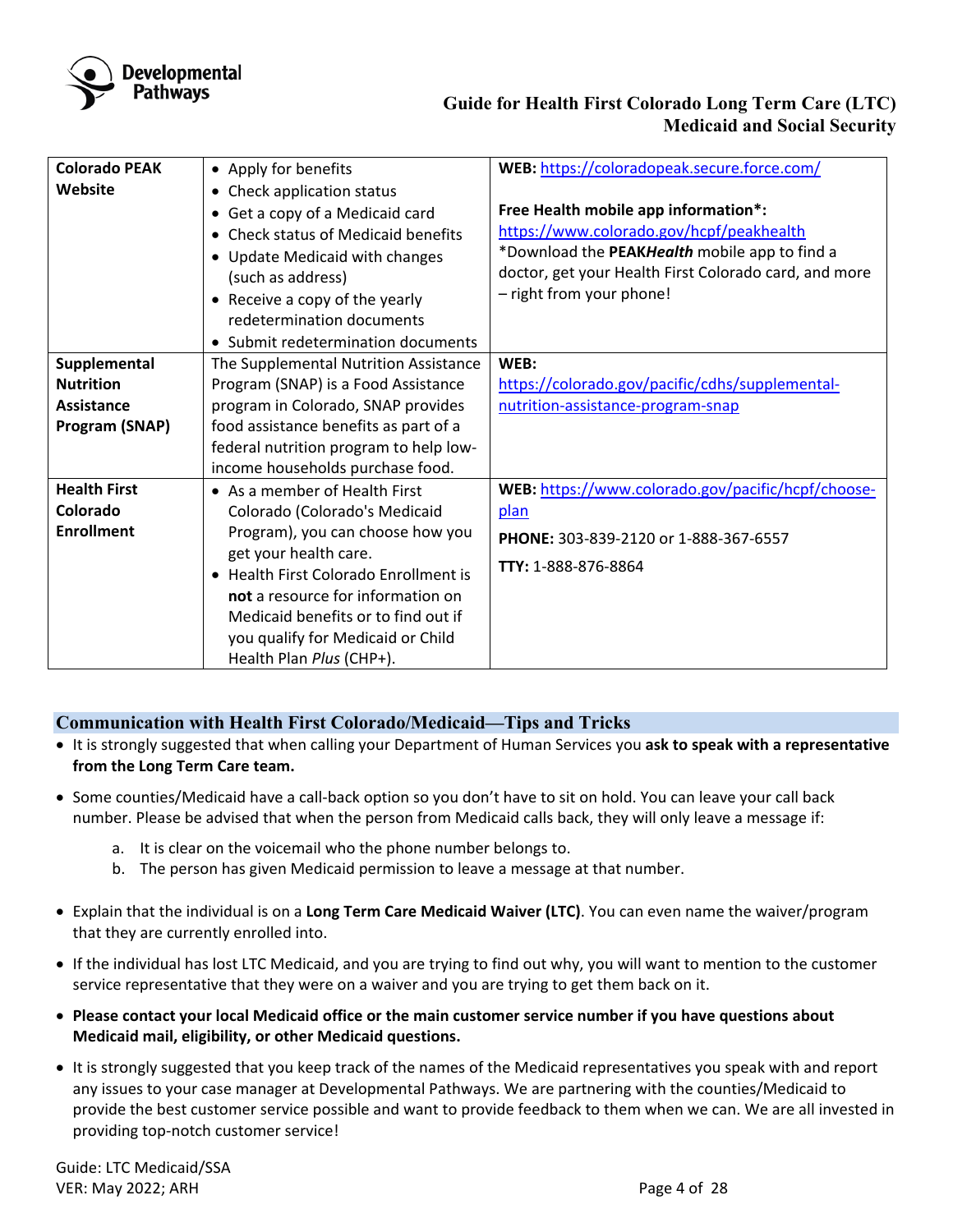

- If you receive a denial notice from Medicaid, we suggest you call the Medicaid office listed on the denial paperwork to speak directly with them about the denial. **You are then encouraged to file an appeal.** Information on how to appeal is in the denial paperwork.
- If an individual is unable to speak with a Medicaid representative and needs to appoint someone else to speak on their behalf, you have a few options to communicate this to Medicaid.
	- o You can fill out a [Personal Representative form](https://nmsco.sharepoint.com/:b:/r/sites/cm/cmdocs/Personal%20Representative%20Form.HCPF.pdf?csf=1) and submit it to Medicaid. For Case Managers, the form is linked to this page. Those outside of DP will need to request it from the case manager or a county representative.
	- o You can write an informal letter to the county stating who has permission to speak on the individual's behalf and have the individual sign the letter. This can then be faxed to Medicaid.
	- $\circ$  When filling out a Medicaid application, you can complete the form and submit it with the application.
	- o While talking to the call center representative, ask the individual to give verbal permission for the caller (parent, PASA representative, etc) to speak on their behalf.
- If you are having **technical issues** with **PEAK** or have questions about how to navigate the PEAK site, **please contact PEAK customer support.** The number and link are available on the PEAK site. **They are not able to assist with Medicaid issues.**

## <span id="page-4-0"></span>**Health First Colorado Mobile App**

The Health First Colorado mobile app is available in the Apple App Store and Google Play Store. Members can download the app directly from the app stores, or by updating their PEAK*Health* app. This member-facing app replaces PEAK*Health*.

Check out all of the features available on the app!<https://www.healthfirstcolorado.com/mobileapp/>

# <span id="page-4-1"></span>**What is Health First Colorado/Long Term Care (LTC) Medicaid?**

- An individual who is enrolled into any Home and Community Based Service (HCBS) waiver is on a Long Term Care (LTC) Medicaid waiver**.** The following waivers are all LTC Medicaid waiver programs administered by Developmental Pathways:
	- o Children's Extensive Support Waiver (HCBS-CES or CES)
	- o Supported Living Services Waiver (HCBS-SLS or SLS)
	- o Waiver for Persons with Developmental Disabilities (HCBS-DD or DD; also known as Comprehensive Services)
	- o Children's Habilitation Residential Program Waiver (HCBS-CHRP or CHRP)
- For a full list of programs, services, and benefits available through Health First Colorado, please go to: <https://www.healthfirstcolorado.com/benefits-services/>
- For a full list of LTC programs available through Health First Colorado, please go to: <https://www.colorado.gov/hcpf/long-term-services-and-supports-programs>
- An individual on an LTC Medicaid waiver will be able to access all benefits available with Health First Colorado (state Medicaid), as well as the services chosen on the Service Plan to utilize through the waiver.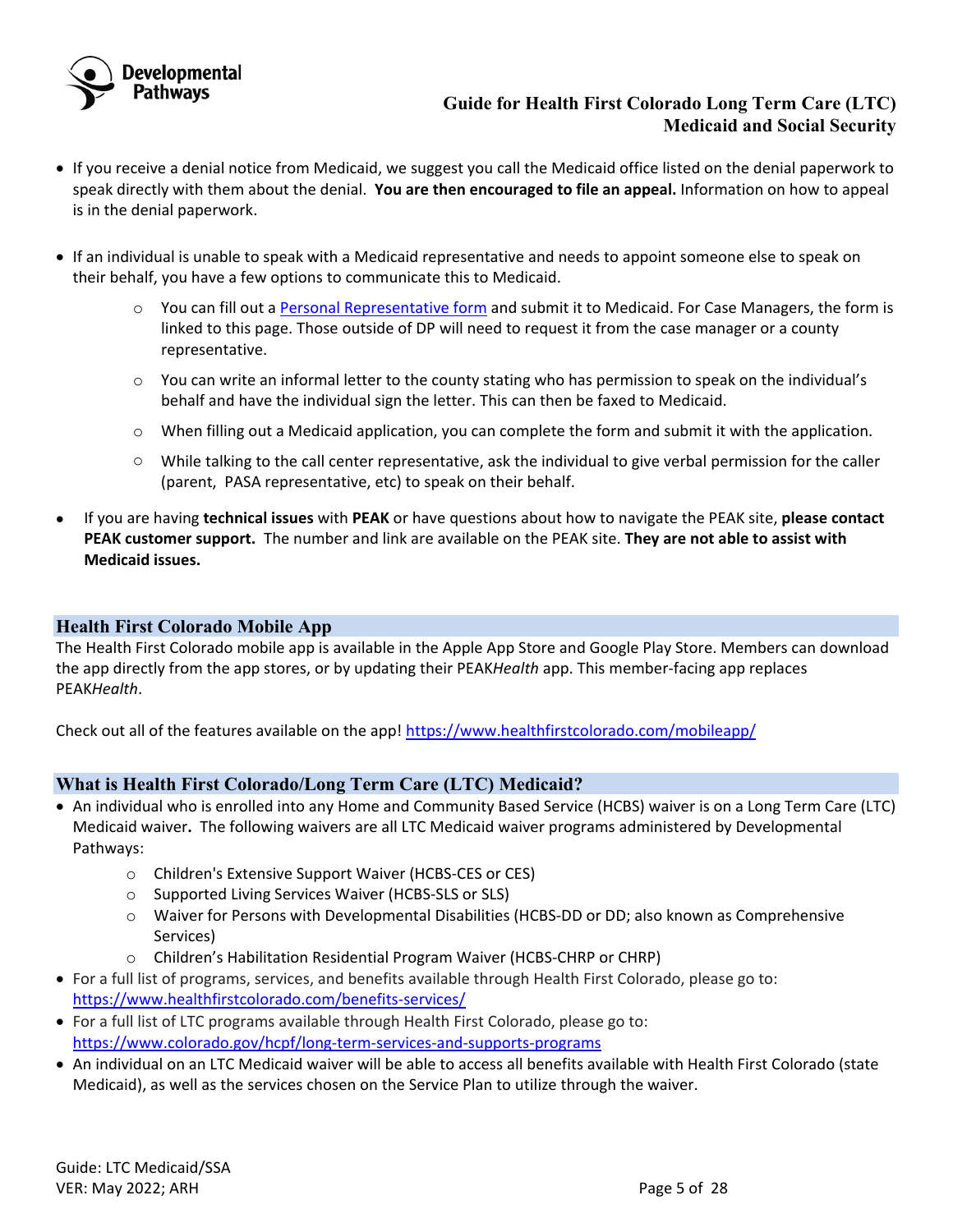

• If the individual had another type of Medicaid program through Health First Colorado Medicaid prior to their enrollment onto the waiver, they will start to have LTC Medicaid as soon as waiver services begin. This is a switch that we (DP) will notify the Medicaid about. You do not need to contact them about this.

# <span id="page-5-0"></span>**Financial and Disability Requirements of Health First Colorado/Long Term Care (LTC) Medicaid**

- Individuals enrolled into LTC programs must maintain financial and medical/disability eligibility requirements to qualify for waiver services.
- An individual must meet the Federal Social Security Administration's definition of disability to qualify for LTC Medicaid.

# **Additional Information:**

- **Social Security's definition of a disability for adults:** "The law defines **disability** as the inability to engage in any substantial gainful activity (SGA) by reason of any medically determinable physical or mental impairment(s) which can be expected to result in death or which has lasted or can be expected to last for a continuous period of not less than 12 months."
- **Social Security's definition of a disability for children:** We consider a child disabled if:
	- $\circ$  The child has a physical or mental impairment (or combination of impairments)
		- **That causes marked and severe functional limitations;**
		- And has lasted or is expected to last for at least 12 consecutive months, or to result in death;
		- The child is not working at a job and/or isn't able to engage in substantial gainful activity (SGA)
- Health First Colorado encourages Medicaid recipients to apply for all government assistance programs that they may qualify for. Health First Colorado wants to always be the payer of last resort.
- There are two paths you can take to get this disability determination.
	- 1. Apply for Social Security benefits—SSI and/or SSDI

2. Complete a Medicaid disability application. More information about this application can be found later in this guide. Note that this option does not come with a cash benefit.

\*We recommend completing the Medicaid Disability application and then applying for SSI, if you would like to do so.

| <b>Application</b> | <b>Entity</b>          | <b>Application</b>   | <b>Disability</b> | Timeframe         | <b>Monetary Benefit</b> |
|--------------------|------------------------|----------------------|-------------------|-------------------|-------------------------|
| <b>Completed</b>   |                        | <b>Reviewer</b>      | definition        |                   |                         |
| Medicaid           | <b>Health First</b>    | <b>Action Review</b> | <b>Definition</b> | Up to 90 days     | <b>None</b>             |
| <b>Disability</b>  | Colorado               | Group                | put out by        |                   |                         |
| Application        | Medicaid               | (Arbor/ARG)          | <b>SSA</b>        |                   |                         |
| Social Security    | <b>Social Security</b> | Disability           | <b>Definition</b> | Approximately 2-4 | Maximum SSI amount      |
| Application        | Administration         | Determination        | put out by        | months            | for that year. (Amount  |
|                    |                        | Services (DDS)       | <b>SSA</b>        |                   | awarded is dependent    |
|                    |                        |                      |                   |                   | on earned and unearned  |
|                    |                        |                      |                   |                   | income, as well as      |
|                    |                        |                      |                   |                   | expenses reported.)     |
|                    |                        |                      |                   |                   |                         |

### <span id="page-5-1"></span>**Health First Colorado Medicaid Buy-in**

 $\triangleright$  Health First Colorado Buy-in Program for Working Adults with Disabilities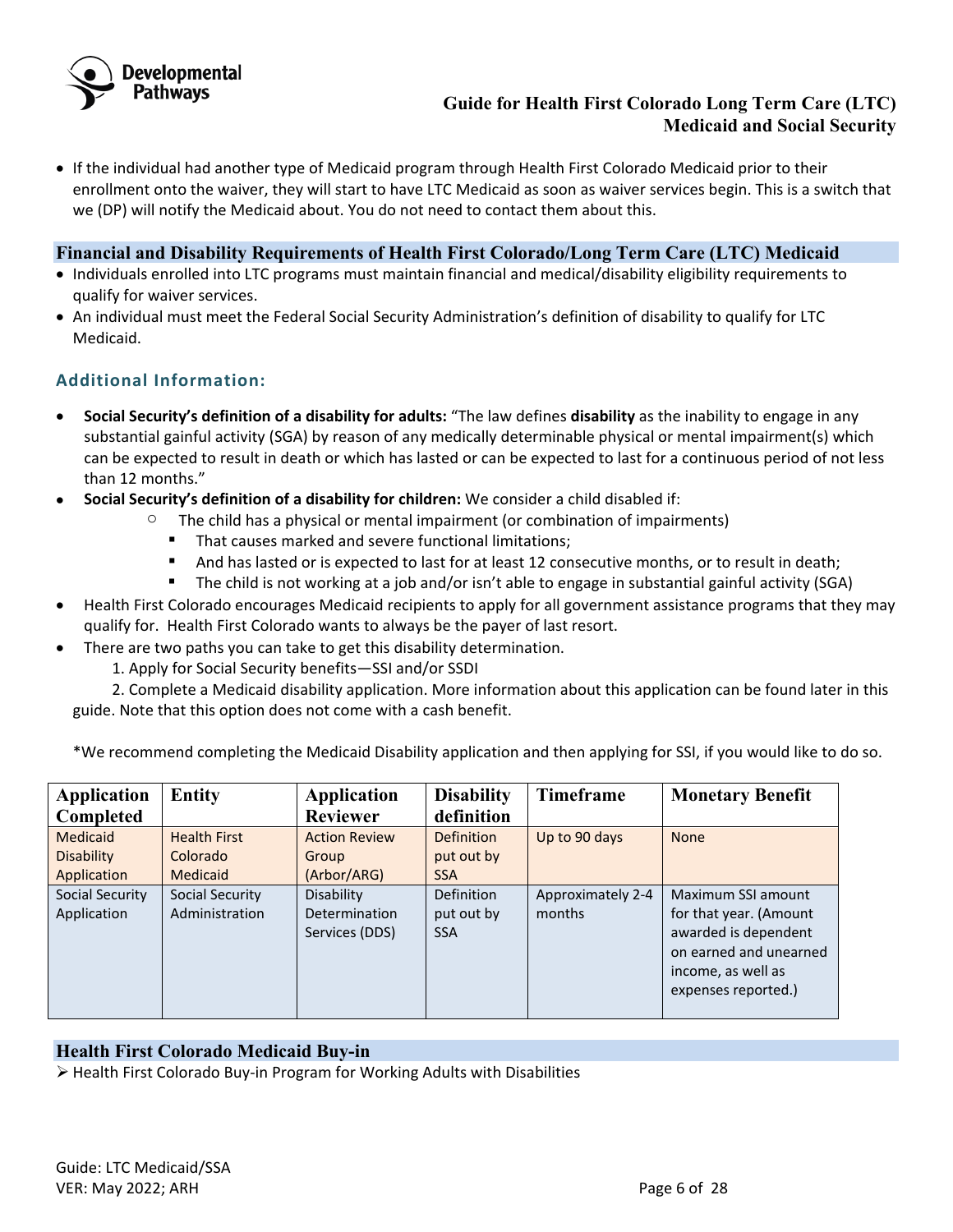

- o For qualifying working adults with a disability to "buy-into" Health First Colorado (Colorado's Medicaid Program). The monthly premium is based on your gross monthly earned and unearned income after any applicable disregards.
- o **Working adults with a disability** have the option of being on the HCBS-SLS waiver (Long Term Care Medicaid) and the Buy-in Program. The other waivers this program works with are: Brain Injury Waiver (HCBS-BI); Community Mental Health Supports Waiver (HCBS-CMHS); Elderly, Blind and Disabled Waiver (HCBS-EBD); Spinal Cord Injury Waiver (HCBS-SCI).
- o **All** working adults on one of the waivers listed above are auto-enrolled onto Buy-in with the waiver. Individuals should receive (or have received) a letter from Health First Colorado Medicaid explaining that they have been enrolled onto the Buy-in program, with information about how to opt-out of this program.
- o Resources/Assets are not reviewed for Buy-in eligibility, including trusts. A person wishing to access Medicaid Buy-in does not have to submit their trust to HCPF for review. **However, if at any time the person loses eligibility for Buy-in Medicaid or wish to enroll onto a waiver that doesn't "partner" with Buy-in, like HCBS-DD, Health First Colorado will not be able to properly review their eligibility for any other Medicaid program, if the trust has not been submitted to HCPF and approved.** Therefore, we suggest that all trusts be submitted to HCPF for review.

## **Additional Information:**

- o Direct number for The Health First Colorado Working Adults and Children with Disabilities Buy-In Programs: **1-800-711-6994**
- o **Disability Benefits 101<https://co.db101.org/>**
- o <https://colorado.gov/pacific/hcpf/medicaidbuyinprograms>
- **TIP! Ask your case manager at DP for a copy of the Health First Colorado Buy-in Program for Working Adults with Disabilities (WAwD) with Waivers GUIDE.**

# <span id="page-6-0"></span>**Annual Health First Colorado/LTC Medicaid Renewal/Redetermination UPDATES WERE MADE TO THE RENEWAL/REDETERMINATION PROCESS IN MARCH OF 2022.**

Resources: <https://hcpf.colorado.gov/eligibility-resources> <https://hcpf.colorado.gov/sites/hcpf/files/Renewal%20Revamp%20FAQ.pdf>

# **IF YOU HAVE SPECIFIC QUESTIONS ABOUT YOUR Renewal/Redermination, please reach out to Medicaid.**

 $\triangleright$  TIP! Log onto the PEAK site and scroll to the "Benefits" page to view your renewal/redetermination month.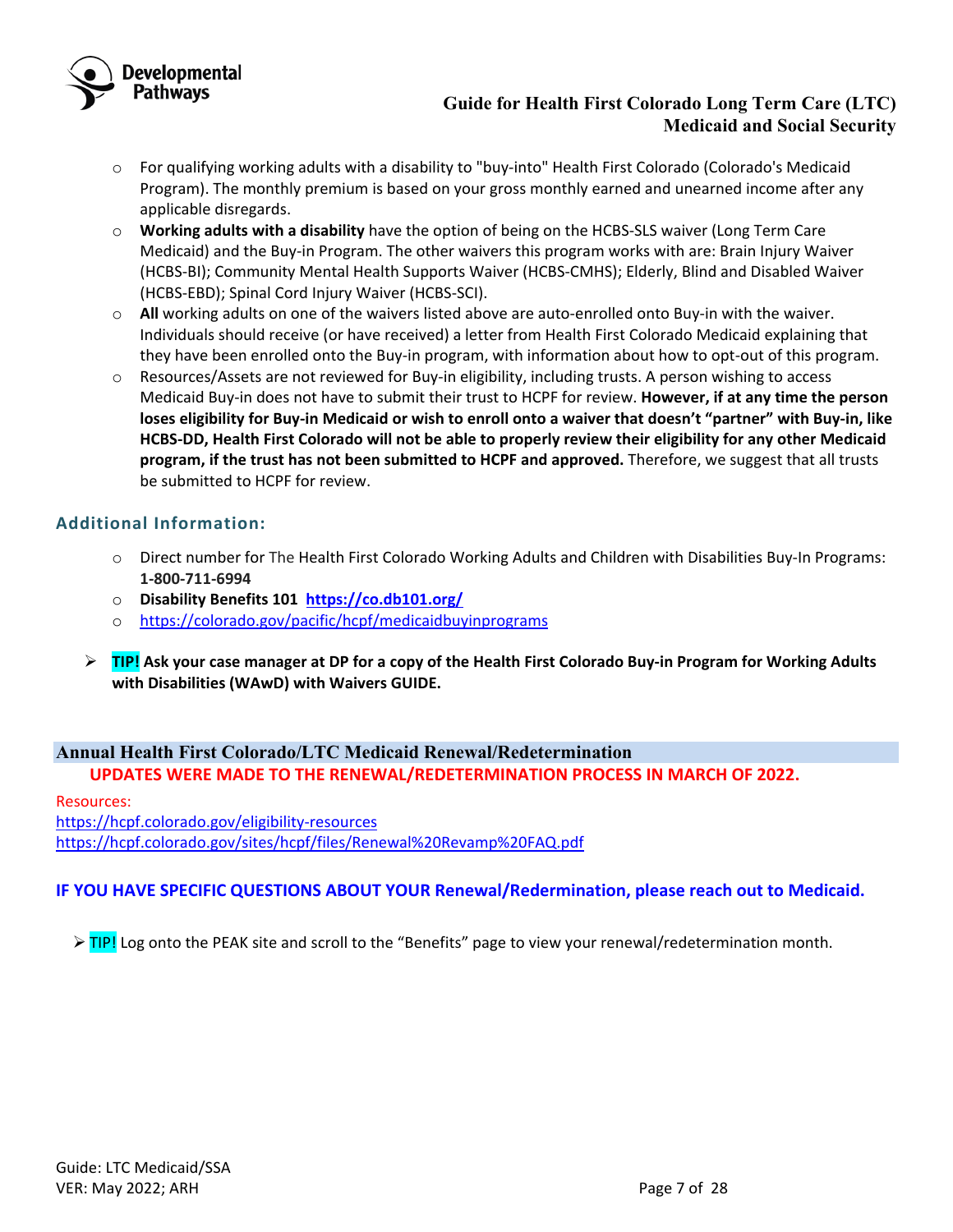

| Overview                             |                                                                                                                                                             |                                                          |                                                                   |                                                                                                                                                              |                                                                                               |  |  |  |
|--------------------------------------|-------------------------------------------------------------------------------------------------------------------------------------------------------------|----------------------------------------------------------|-------------------------------------------------------------------|--------------------------------------------------------------------------------------------------------------------------------------------------------------|-----------------------------------------------------------------------------------------------|--|--|--|
|                                      |                                                                                                                                                             | Health First Colorado (Colorado Medicaid) / CHP+ Details |                                                                   |                                                                                                                                                              |                                                                                               |  |  |  |
| > Benefits                           | Name                                                                                                                                                        | Premium<br>Required <sup>1</sup>                         | Program<br><b>Health First</b>                                    | <b>Current Month</b>                                                                                                                                         | Next Month                                                                                    |  |  |  |
| <b>Work Programs</b>                 | <b>Rell</b>                                                                                                                                                 | No                                                       | Colorado<br>Medicaid Buv-<br>$\ln$                                | Receiving January<br>2020                                                                                                                                    | Receiving February<br>2020                                                                    |  |  |  |
| Member Handbook                      |                                                                                                                                                             |                                                          |                                                                   |                                                                                                                                                              |                                                                                               |  |  |  |
| <b>Report My Changes</b>             | Carita                                                                                                                                                      | <b>No</b>                                                | <b>Health First</b><br>Colorado<br>Medicaid Buy-<br>In            | Receiving January<br>2020                                                                                                                                    | Receiving February<br>2020                                                                    |  |  |  |
| Redetermination /<br>Recertification | Latrice                                                                                                                                                     | <b>No</b>                                                |                                                                   |                                                                                                                                                              |                                                                                               |  |  |  |
| Payments                             |                                                                                                                                                             | Marketplace Programs Details                             |                                                                   |                                                                                                                                                              |                                                                                               |  |  |  |
| <b>Express Lane</b><br>Eligibility   | Plan Plus (CHP+):                                                                                                                                           |                                                          |                                                                   | . You may qualify for financial assistance through Connect for Health Colorado that can be                                                                   | For members of your household who DO NOT qualify for Health First Colorado or Child Health    |  |  |  |
| Claims                               |                                                                                                                                                             |                                                          |                                                                   | used to lower the price of a private health insurance plan. To see if you qualify, go to<br>ConnectforHealthCO.com or call 1-855-PLANS-4-YOU (855-752-6749). | . Information from your application may have already been sent to Connect for Health Colorado |  |  |  |
| Communications                       |                                                                                                                                                             | <b>Redetermination Date: July 2020</b>                   | but you must take action to enroll in your health insurance plan. |                                                                                                                                                              |                                                                                               |  |  |  |
| Request Health First<br>Colorado     | If you need to print a Medical Assistance card or have a new card mailed to you for someone in<br>your home, click the "Request Medical Card" button below. |                                                          |                                                                   |                                                                                                                                                              |                                                                                               |  |  |  |
| Card/CHP+ Card                       |                                                                                                                                                             |                                                          |                                                                   | Request Health First Colorado Card/CHP+ Card                                                                                                                 |                                                                                               |  |  |  |

## **Renewal/Redetermination Process**

- $\triangleright$  Medicaid must review a person's financial eligibility yearly.
	- **Step 1:** Medicaid will review all information they have on file that you previously submitted. If you get any other type of financial benefit, like SNAP, Adult Financial, etc, they will check what information was submitted for those programs. If you work, they will check your work income with the Department of Labor. If you get Social Security benefits, they will verify that information with Social Security.
		- **If they are able to determine eligibility and don't require anything from you, you should** receive a Notice of Action (NOA) from Medicaid, showing approval and you will NOT get a Renewal/Redetermination packet.
		- **If they are not able to determine eligibility and need more information, you will receive a** Renewal/Redetermination packet about two months prior to your Renewal/Redetermination month. This may come by mail and/or via Colorado PEAK, if you have signed up for electronic communication.
	- o **Step 2: If you receive a Renewal/Redetermination packet, THREE things must happen.** 
		- You must **return the packet to Medicaid by the due date**. Check the appropriate box indicating if you have changes to report. If you have changes to report, fill in the information.
		- The **packet MUST be signed** by the head of household. If you are an adult in waiver services and are your own legal guardian, you or your authorized representative can sign the packet. Electronic signatures are acceptable, if completed on Colorado PEAK.
		- **Financial documents must be submitted** if you receive a Verification Request. It should detail what is needed, but see below for a list of possible documents. You are welcome to submit financials with your renewal packet and not wait for the verification checklist. That may lead to faster processing times.
			- Once all paperwork has been submitted, you should receive a Notice of Action (NOA) from Medicaid showing approval.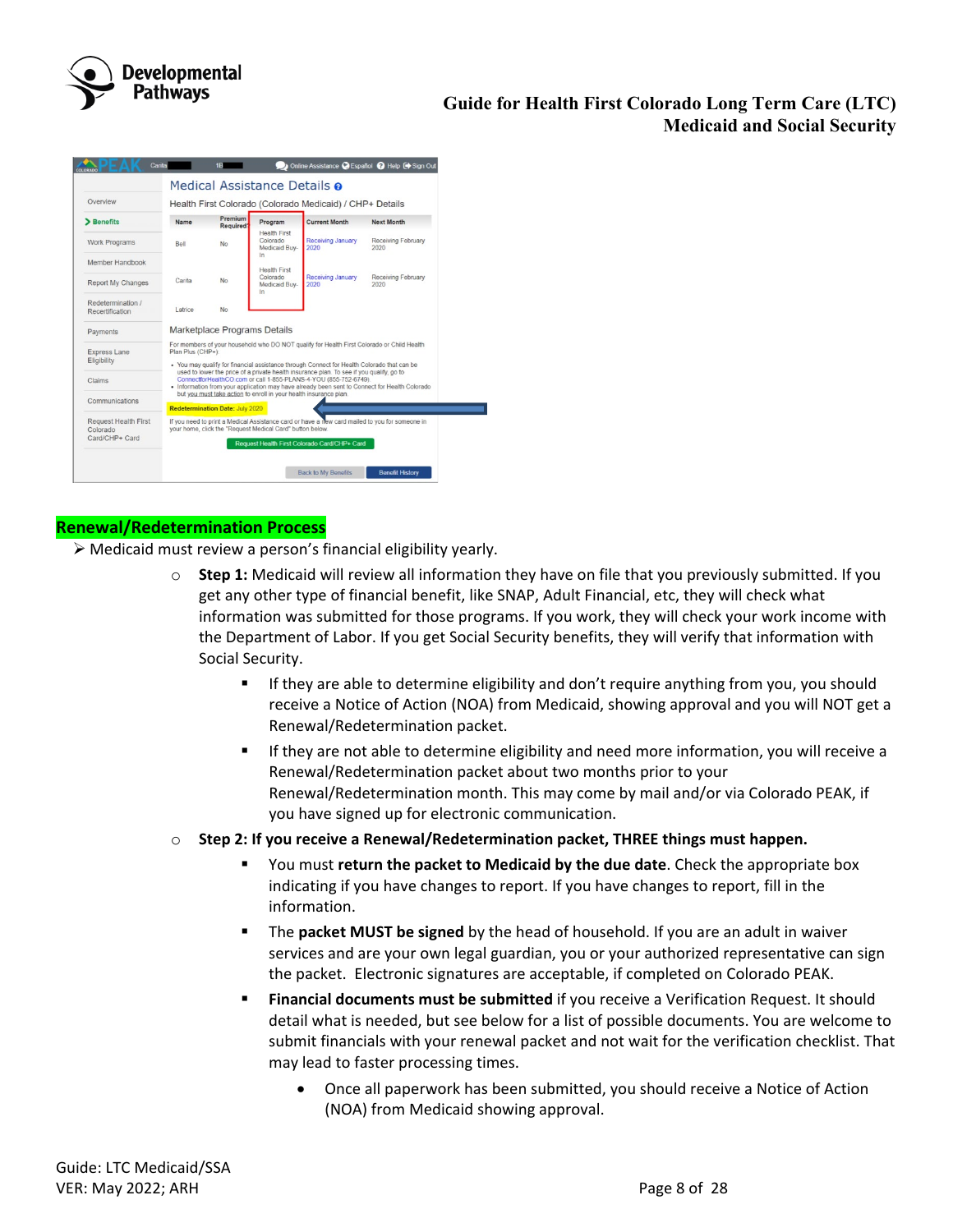

o **Step 3:** If Medicaid does not receive all that is needed for the Renewal/Redetermination by the end of the month it is due, a NOA will be sent to the person **noting that Benefits will end.** You will be given a deadline to submit what is needed for continued coverage.

**If you receive a denial or have any other questions about your Renewal/Redetermination, please call Medicaid directly with your questions and ask to speak with someone on the LTC Medicaid Team.** 

 $\triangleright$  All Medicaid mail will be sent to the individual's home address and/or to the designated mailing address on file or emailed via Colorado PEAK. You can check both your residential and mailing address on file with Health First Colorado by logging onto your PEAK account or by calling Medicaid.

# **Verifications/Financials**

- Medicaid may ask to see a current statement for ALL accounts the LTC Medicaid recipient is attached to, including joint accounts and representative payee accounts.
	- o **Examples of verifications include**, but are not limited to:
		- **Full trust, if not previously submitted**
		- **EXECUTE:** Current trust account statement
		- Current bank account statement for all open accounts (including joint accounts) that the Medicaid recipient is connected to
		- **EXPLO THE CURTER IS CURTE 15 IN THE CURTE IS CONTEX THE CONTEX FIGURE IS CONTEX IS CURTE**
		- **Proof of a closed bank account (if closed within the last year)**
		- **EXTE:** Life Insurance Policy statement showing the current cash value
		- Statement showing the current value of stocks and/or bonds
	- o Personal Needs Account (PNA) statement through a residential agency
	- o Current ABLE account statement
	- o Current 529 college savings account statement
	- o Marriage license (if newly married)
	- o Pay stub/statements for all current jobs, showing GROSS amount earned

Important things to note about any **bank/financial statement** submitted with the redetermination paperwork:

- **ALL pages of the statement** should be submitted to Medicaid, even if they seem irrelevant.
- It must be clear on the statement what the **account number** is and who the **account holder(s)** is/are.
- $\triangleright$  If the individual's SSI or SSDI is deposited into an account that Medicaid recipient's name is NOT on, then the county may ask to see a copy of that statement as well, to see where the Social Security money is going.
- $\triangleright$  If the individual's account shows a direct transfer to another account over \$500, then the county may ask to see a statement for the other account and ask for an explanation of what the money was for.

# **Document Submission**

### **Medicaid renewals/re-determinations can be returned to the county in one of the following ways:**

- $\circ$  In person at Medicaid or mailed to Medicaid—It is suggested that you ask for a receipt and make a copy of the paperwork before it is submitted. Address the packet to the LTC Medicaid Team.
- o Via the **Colorado PEAK site.**
- o **Faxed** to the county's/Medicaid LTC Medicaid team, if that county accepts fax. See the county contacts section for more information. Be sure to include the individual's Medicaid ID #, full name, and contact information on the cover sheet.

# **Eligibility Denial**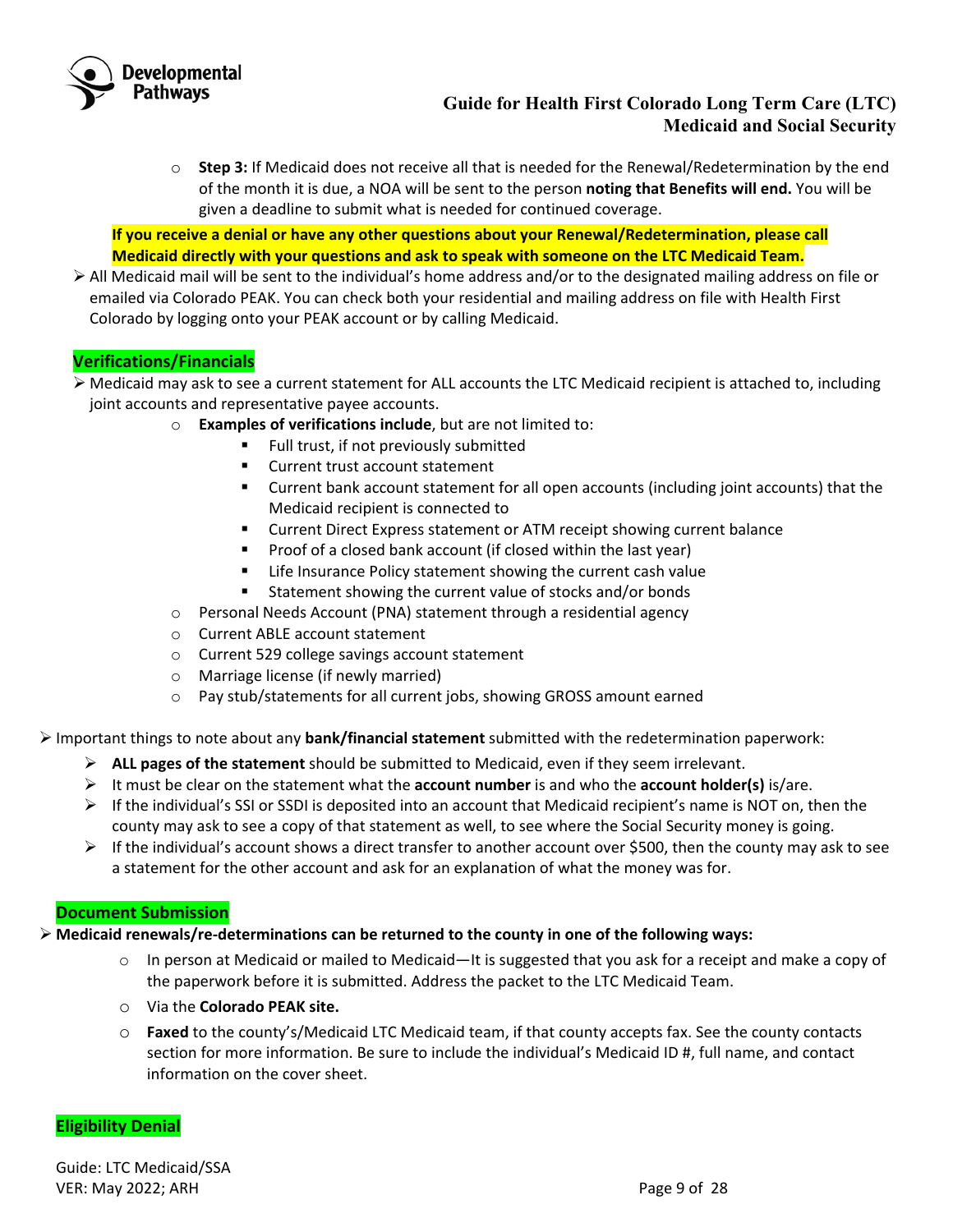

- $\triangleright$  Review the denial and carefully check your records.
	- o Did you recently complete a Renewal?
	- o Did you submit current financials?
	- $\circ$  Did you submit it to Medicaid by the due date?  $*$ 
		- \*When documents are submitted late, it is possible to receive a denial because Medicaid hasn't yet processed the packet you returned.
- $\triangleright$  The denial letter should provide a phone number to call if you have questions about the denial. It should also provide the appeal process.
- $\triangleright$  We suggest that you call Medicaid and ask to speak with a member of the LTC team. Ask what verifications they didn't get and how best to submit them to their team.
- $\triangleright$  You are encouraged to start the appeal process while you work to get the eligibility back in place.
- $\triangleright$  Working to "fix" and eligibility issue is time sensitive. Once the person has been termed for 90 days from Medicaid, you will ne

### <span id="page-9-1"></span><span id="page-9-0"></span>**Financial Planning Resources**

## **Financial Planning Resources from the Arc of the United States**

#### **The Arc Center for Future Planning**

[https://futureplanning.thearc.org/pages/learn/where-to-start\](https://futureplanning.thearc.org/pages/learn/where-to-start/) <https://futureplanning.thearc.org/pages/learn/where-to-start/financing-the-future>

**Main Link:** [Future Financial Planning for People With Disabilities](https://www.youtube.com/watch?v=BTP_a3kpOGs&list=PL9ehQ7w4Tze2AlPxDn0dEajr1TVq_GUPZ)  **English-** [https://www.youtube.com/playlist?list=PL9ehQ7w4Tze2AlPxDn0dEajr1TVq\\_GUPZ](https://www.youtube.com/playlist?list=PL9ehQ7w4Tze2AlPxDn0dEajr1TVq_GUPZ) **Spanish--** [Planificación Financiera Futura Para Las Personas Con Discapacidades - YouTube](https://www.youtube.com/playlist?list=PL9ehQ7w4Tze0NnbQhmLPMhV2xmF2zpZfV)

#### **Videos available:**

- $\triangleright$  An Overview of ABLE Accounts
- $\triangleright$  An Overview of Special Needs Trusts
- $\triangleright$  Special Needs Trusts and ABLE Accounts: How Are They Different?
- $\triangleright$  Pooled Special Needs Trusts
- $\triangleright$  How Death Affects the Money Left in ABLE Accounts and Special Needs Trusts

### **Sheltering Excess Resources/Assets: Special Needs Trust**

<span id="page-9-2"></span>(Please note: we are not experts in trusts and highly recommend that you **seek professional advice from an attorney who specializes in trusts**.)

- A Special Needs Trust shelters assets (resources) so an individual may qualify for SSI and/or Medicaid.
- When creating a Special Needs Trust, it is suggested you use an attorney who knows and understands special needs law. Links are below for The Special Needs Alliance and Academy of Special Needs.
- The items for which the money in the trust can be spent on are clearly specified by Medicaid.
- There are different types of trusts.
- It is our understanding from the Medicaid personnel we have consulted with that all individual trusts, whether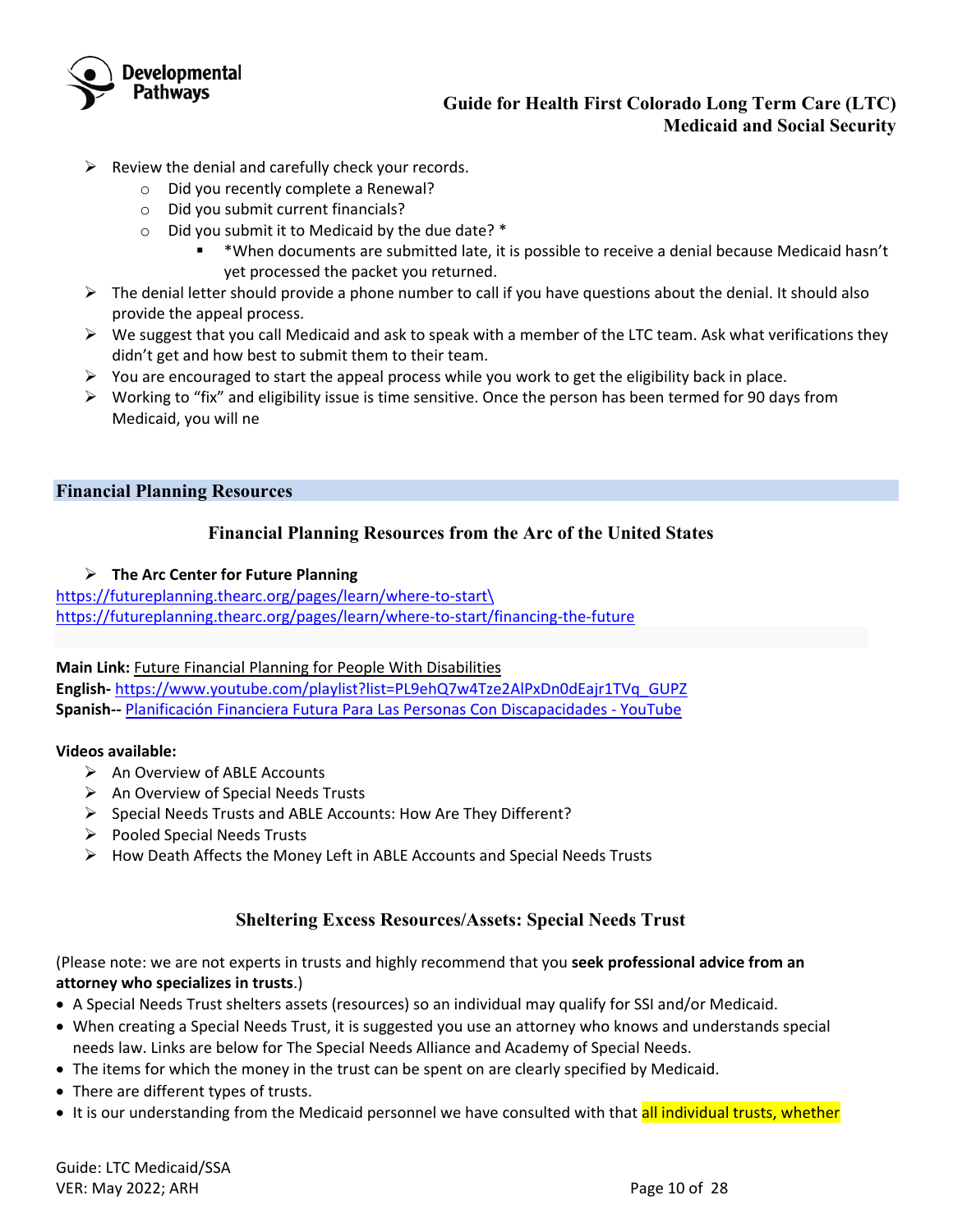

**funded or non-funded**, must be submitted to the Department of Health Care Policy and Financing (HCPF) for

review. Trusts are usually submitted by the attorney who wrote the trust. **It is best for a complete trust to be submitted to both the county eligibility site (Medicaid office) and to Health Care Policy and Financing (HCPF). HCPF will then provide an opinion letter as to the effect of the trust on the individual's Medicaid eligibility.** 

- The Social Security Administration has its own review process of Trusts.
- **Disability Trust Policy Guidance on Distribution Notice Requirements (regarding trust distribution exceeding \$5,000 and made on or after June 30, 2020):**

[https://www.colorado.gov/pacific/sites/default/files/HCPF%20PM%2020-](https://www.colorado.gov/pacific/sites/default/files/HCPF%20PM%2020-005%20Disability%20Trust%20Policy%20Guidance%20on%20Distribution%20Notice%20Requirements.pdf) [005%20Disability%20Trust%20Policy%20Guidance%20on%20Distribution%20Notice%20Requirements.pdf](https://www.colorado.gov/pacific/sites/default/files/HCPF%20PM%2020-005%20Disability%20Trust%20Policy%20Guidance%20on%20Distribution%20Notice%20Requirements.pdf)

Medicaid regulations require that if a Medicaid applicant/client or their spouse has transferred assets into a trust **or is a beneficiary of a trust**, the trust document shall be submitted to the Department to determine the effect of the trust on Medical Assistance eligibility. 10 C.C.R. 2505-10, Section 8.100.7.E.7.a.

- It is advised that when setting up a special needs trust, an individual use an attorney who is well versed in the requirements and special format of this type of trust.
- Currently, it is taking between 1 and 3 months for HCPF to review trusts. However, that could fluctuate in either direction.
- Only complete trusts will be reviewed. They will **not** accept trust summaries, often called Abstract of Trust or Certificate of Trust.
- The expenditures are reported on a yearly basis at the time of Medicaid re-determination.
- It is recommended that any individual who may be getting a lump sum at any time (inheritance money, settlement money, SSI/SSDI back pay) should set up a trust and/or ABLE account.

### **How to submit a trust**

### →**IF YOU DON'T ALREADY HAVE MEDICAID**

**Note:** The attorney who created the trust can submit it on your behalf to both Medicaid and HCPF. Option 1: Submit the trust to your local Department of Human Services or Medicaid Application Assistance Site, with the completed Health First Colorado Medicaid application. Ask that a copy of the trust be forwarded to HCPF. Option 2: Submit the trust to your local Department of Human Services or Medicaid Application Assistance Site, with the completed Health First Colorado Medicaid application and submit a copy of the trust to HCPF.

### →**IF YOU ALREADY HAVE MEDICAID IN PLACE**

**Note:** The attorney who created the trust can submit it on your behalf to both Medicaid and HCPF. Option 1: You can submit the trust to your local Department of Human Services and HCPF. Option 2: You can submit the trust to your local Department of Human Services and ask that they forward a copy to the trust department at HCPF.

A **cover letter** should include the following information: the individual's full name, contact information, and Medicaid ID (if applicable).

- $\triangleright$  Trusts can be faxed, emailed, mailed, or hand delivered to HCPF.
- $\triangleright$  Trusts can be faxed, mailed, or hand delivered to your local Department of Human Services.
- $\triangleright$  If the individual does not have Medicaid yet, note that you are submitting this trust with the expectation that they will have Medicaid in the future.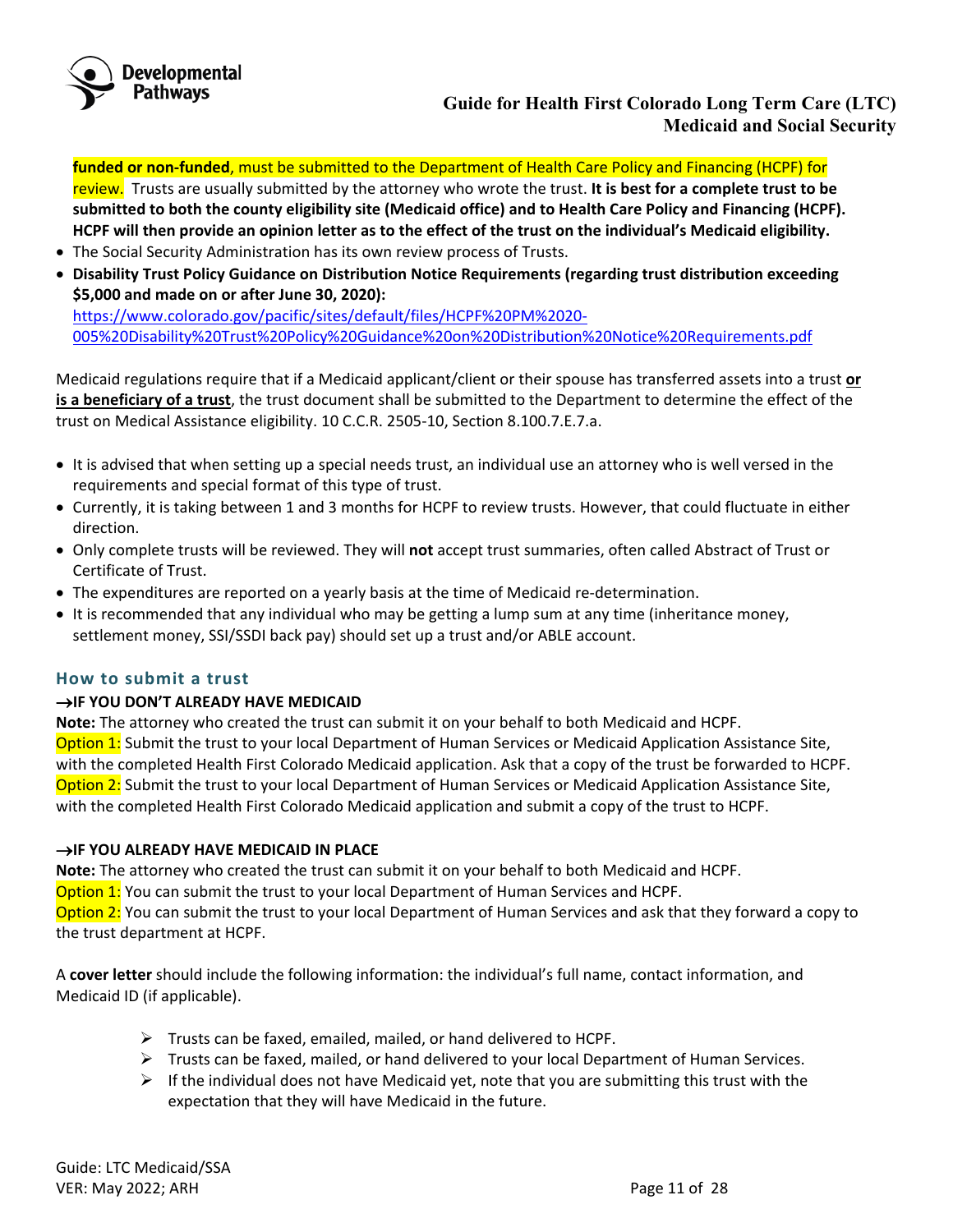

If extra support is needed, please contact your case manager at Developmental Pathways.

**Medicaid Trust Department with Health Care Policy and Financing (HCPF): Email:** Medicaid.trusts@state.co.us **Fax #**: 303-866-3552 **Address:** HCPF Trust Unit, 1570 Grant Street, Denver, CO 80203

NOTE: We do not have a direct phone number for the trust department at HCPF.

### **Other Resources:**

**Colorado Fund for People with Disabilities (CFPD)**

**Phone:** 303-733-2867

**Web:** <http://www.cfpdtrust.org/>

- **Comparison Chart of ABLE account, Special Needs Trust (1st and 3rd party), and Pooled Trust** [https://www.ablenrc.org/wp-content/uploads/2021/01/2021\\_SNT\\_ABLE\\_comparison.pdf](https://www.ablenrc.org/wp-content/uploads/2021/01/2021_SNT_ABLE_comparison.pdf)
- **Pooled Special Needs Trust Resources/Directory**

<https://www.specialneedsalliance.org/pooled-trust-directory/>

**Special Needs Alliance**

<https://www.specialneedsalliance.org/>

**Academy of Special Needs**

<https://specialneedsanswers.com/>

### **Sheltering Excess Resources/Assets: Achieving a Better Life Experience (ABLE)**

<span id="page-11-0"></span>(It is highly recommended that you seek expertise from a certified financial planner when looking into the possibility of setting up an ABLE account.)

#### **What is it?**

The Stephen Beck, Jr. Achieving a Better Life Experience (ABLE) Act (PL 113-295) amends the federal tax code to add Section 529A in order to:

• Creates an option for eligible people with disabilities, to save money in a tax-exempt account, that may be used for qualified disability expenses, while still keeping their eligibility for federal public benefits.

#### **Eligibility Requirements:**

Individuals must meet two requirements—

- Age requirement—the individual must have been determined disabled before the age of 26; AND
- Severity of disability--
	- $\triangleright$  Have been determined to meet the disability requirements for Supplemental Security Income (SSI) or Social Security Disability benefits (Title XVI or Title II of the Social Security Act) and are receiving those benefits**, OR**
	- $\triangleright$  Submit a "disability certification" assuring that the individual holds documentation of a physician's diagnosis and signature, and confirming that the individual meets the functional disability criteria in the ABLE Act (related to the severity of disability described in Title XI or Title II of the Social Security Act). (This can be the approval letter from ARG/Arbor if you completed a Medicaid Disability application.)

### **Basic Characteristics of Colorado ABLE:**

Guide: LTC Medicaid/SSA VER: May 2022; ARH Page 12 of 28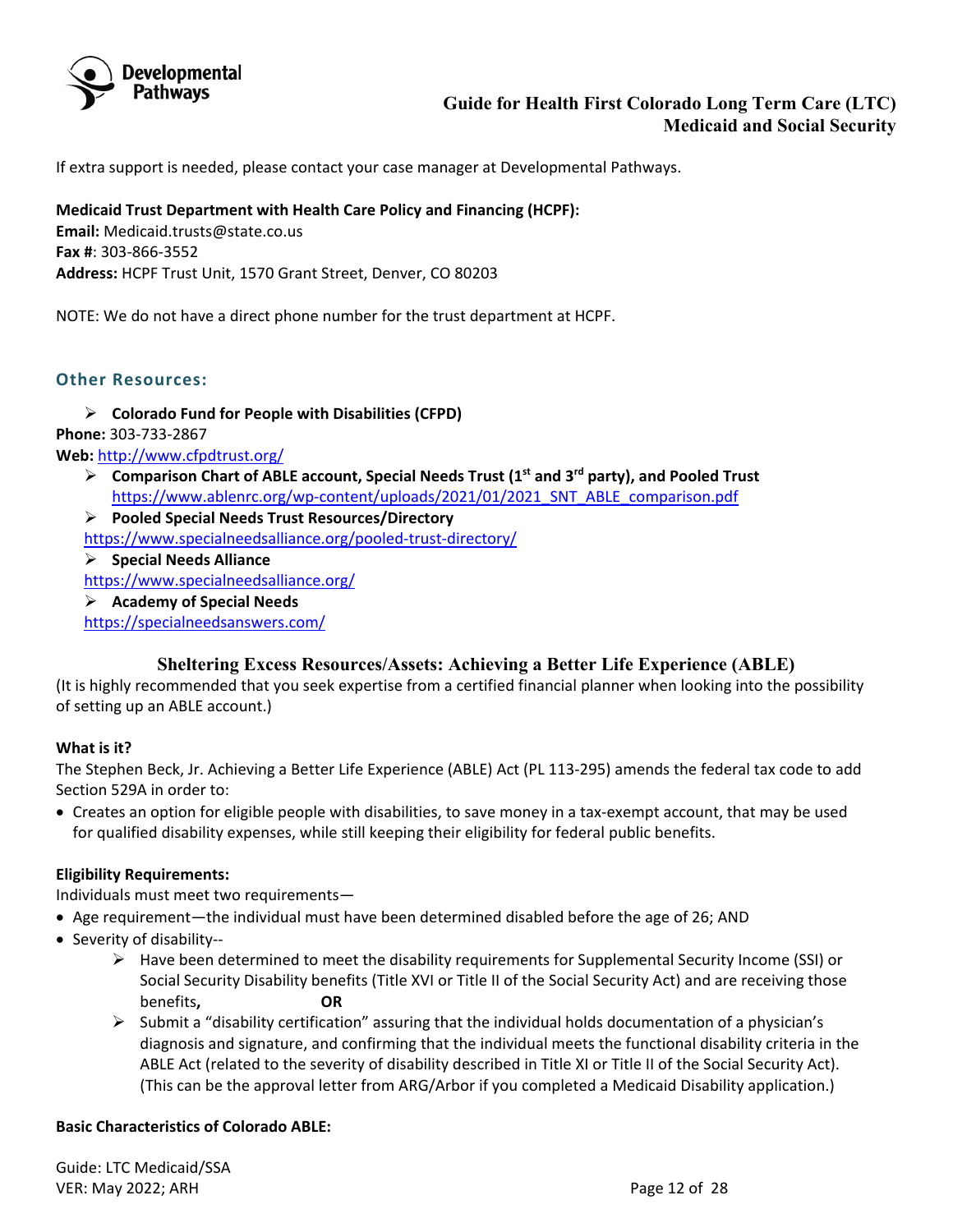

- An eligible individual is not obligated to enroll in their state of residence, but there are tax advantages of doing so.
- The ABLE Account is known as the 529A account. It is mirrored after the 529 College Savings Account.
- The money in a 529 College Savings Account can be directly rolled into an ABLE account. The funds rolled over from the 529 college savings account to an ABLE account are subject to the annual contribution limit for the given tax year (provided no other contributions into the account have been made during that tax year).
- You can only have one ABLE account.
- Each state has its own maximum account limit. The limit in Colorado is \$400,000.
- The "Designated Beneficiary" is the account owner (although another person such as a parent, guardian, or person with power of attorney may be allowed signature authority over the account).
- Funds in the account may be used for "qualified disability related expenses."
- Multiple people may contribute to an individual's ABLE account.
- A current ID is needed to open an ABLE account.
- The current yearly maximum contribution amount to an ABLE account is \$16,000. For working individuals, this amount may be different.
- For SSI recipients only--Once the ABLE account exceeds \$100,000, the SSI will be "suspended" until the balance is back below \$100,000. **This WILL NOT affect Medicaid if SSI is suspended for this reason.**
- The money in an ABLE account is meant to be used. There is a **Medicaid pay-back amendment** that must be understood for a Medicaid recipient with an ABLE account. If there is money left in the ABLE account upon the death of the beneficiary, after expenses are paid (burial & funeral and outstanding qualified disability expenses), Medicaid can ask for the remaining money. The state must create a claim to get the money back. Medicaid is only able to recover money going back to when the ABLE account was set up.

### **Working Individuals**

- Annual contributions to ABLE accounts are currently capped at \$16,000. However, people with disabilities who work can now accrue at least some of their wages as well.
- In addition, the IRS indicated that workers with disabilities who have ABLE accounts can now qualify for a Saver's Credit, which can reduce their federal tax bill.

### **An expense is "qualified" if:**

- You incurred the expense at a time you were considered an "Eligible Individual;"
- The expense relates to your blindness or disability; and
- The expense helps you maintain or improve your health, independence or quality of life.

Each person is unique and the needs of individuals can vary depending on the disability, circumstances and specific treatment. ABLE accounts can help pay for expenses related to maintaining the health, independence and quality of life for people with disabilities.

#### **Some common examples:**

| <b>Basic Living Expenses</b>              | <b>Health and Wellness</b>                                    |
|-------------------------------------------|---------------------------------------------------------------|
| Housing                                   | <b>Financial Management</b>                                   |
| Transportation                            | <b>Education and Training</b>                                 |
| Assistive Technology and related services | Employment training and support                               |
| Funeral and burial                        | Other expenses approved by the Secretary of the U.S. Treasury |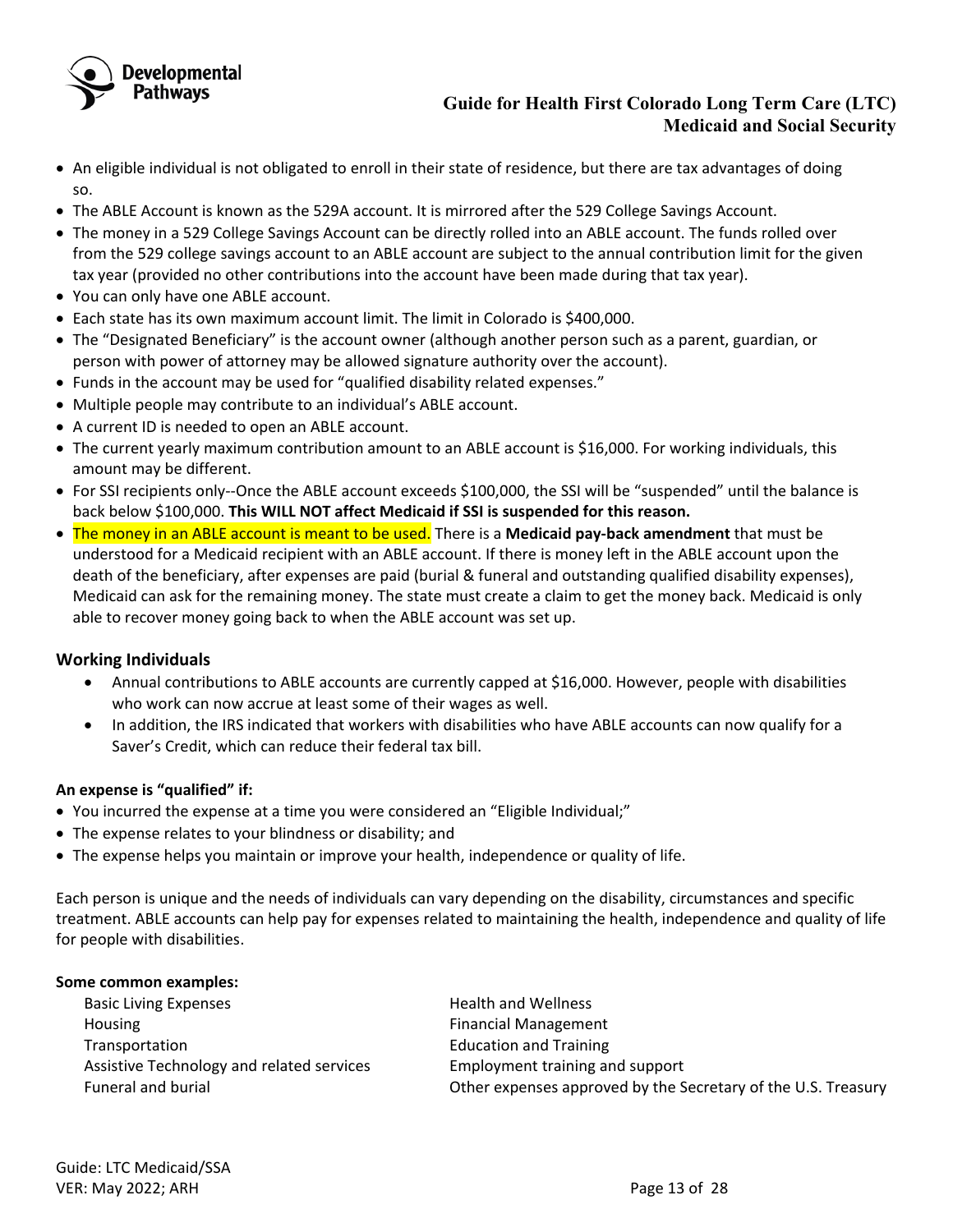

### **Frequently Asked Questions:**

**Colorado ABLE, FAQs:** <https://www.coloradoable.org/faqs/>

#### Q: **If I move out of state, can I still use my Colorado ABLE account?**

A: Yes, you can. It is a virtual bank experience, so you should still have access to it, even if you move out of state.

#### Q: **If I move out of state and I want to move my ABLE account to another state, can I do that?**

A: Yes, you can. It isn't necessary, but can certainly be done.

#### Q: **Can I move money from my trust account to my ABLE account?**

A: Yes, you should be able to if the money will be used for a disability expense. Discuss with your trust account trustee.

#### Q: **Can an adult with a disability open their own ABLE account?**

A: Yes, as long as they are able to monitor their own money. They can have someone added as a Power of Attorney to the account as well, for extra support.

#### Q: **Is there a fee involved with opening an ABLE account?**

A: Yes. See the Colorado ABLE FAQs for more information.

## **Additional Resources**

- **Colorado ABLE:** <http://www.coloradoable.org/>
- **Colorado ABLE customer service** (bilingual support available): 1-888-609-3468; [co.clientservice@savewithable.com](mailto:co.clientservice@savewithable.com)
- **ABLE National Resource Center:** <http://www.ablenrc.org/>
- **Roadmap to ABLE enrollment:** <https://www.ablenrc.org/get-started/>
- **Roadmap to Independence:** <https://www.ablenrc.org/manage-account/>
- **Basic Information about ABLE accounts:** <http://www.ablenrc.org/what-is-able/what-are-able-acounts/>
- **Debunking ABLE Myths:** <http://www.ablenrc.org/what-is-able/debunking-able-myths/>
- **Special Needs Alliance:**<http://www.specialneedsalliance.org/>
- **Shop the states to choose the BEST ABLE Program for you:** [http://www.ablenrc.org/state\\_compare/](http://www.ablenrc.org/state_compare/)
- **Webinars:** <http://www.ablenrc.org/webinars>
- **Federal Register -Guidance Under Section 529A-Qualified ABLE Programs:**  [https://www.federalregister.gov/documents/2020/11/19/2020-22144/guidance-under-section-529a-qualified-able](https://www.federalregister.gov/documents/2020/11/19/2020-22144/guidance-under-section-529a-qualified-able-programs)[programs](https://www.federalregister.gov/documents/2020/11/19/2020-22144/guidance-under-section-529a-qualified-able-programs)

• **Comparison Chart of ABLE account, Special Needs Trust (1st and 3rd party), and Pooled Trust:**

https://www.ablenrc.org/able-account-special-needs-and-pooled-trust-comparison-chart/

### If you have additional questions about Colorado ABLE, please reach out to:

- **Mike Keglovits, CollegeInvest:** [mkeglovits@collegeinvest.org;](mailto:mkeglovits@collegeinvest.org) 303-376-8833
	- o **ABLE PowerPoint**[ABLE Presentation 2021.pdf](https://nmsco.sharepoint.com/:b:/r/sites/cm/cmdocs/ABLE%20Presentation%202021.pdf?csf=1&web=1)

### <span id="page-13-0"></span>**Frequently Asked Questions about Health First Colorado/Medicaid**

\*Most of these questions are specifically related to LTC Medicaid.

#### 1. **How do I get a new Health First Colorado Medicaid card?**

 $\triangleright$  The individual/guardian/rep payee can contact their local Department of Human Services or Medicaid Customer Service to request a new card. (See page 2 for phone numbers)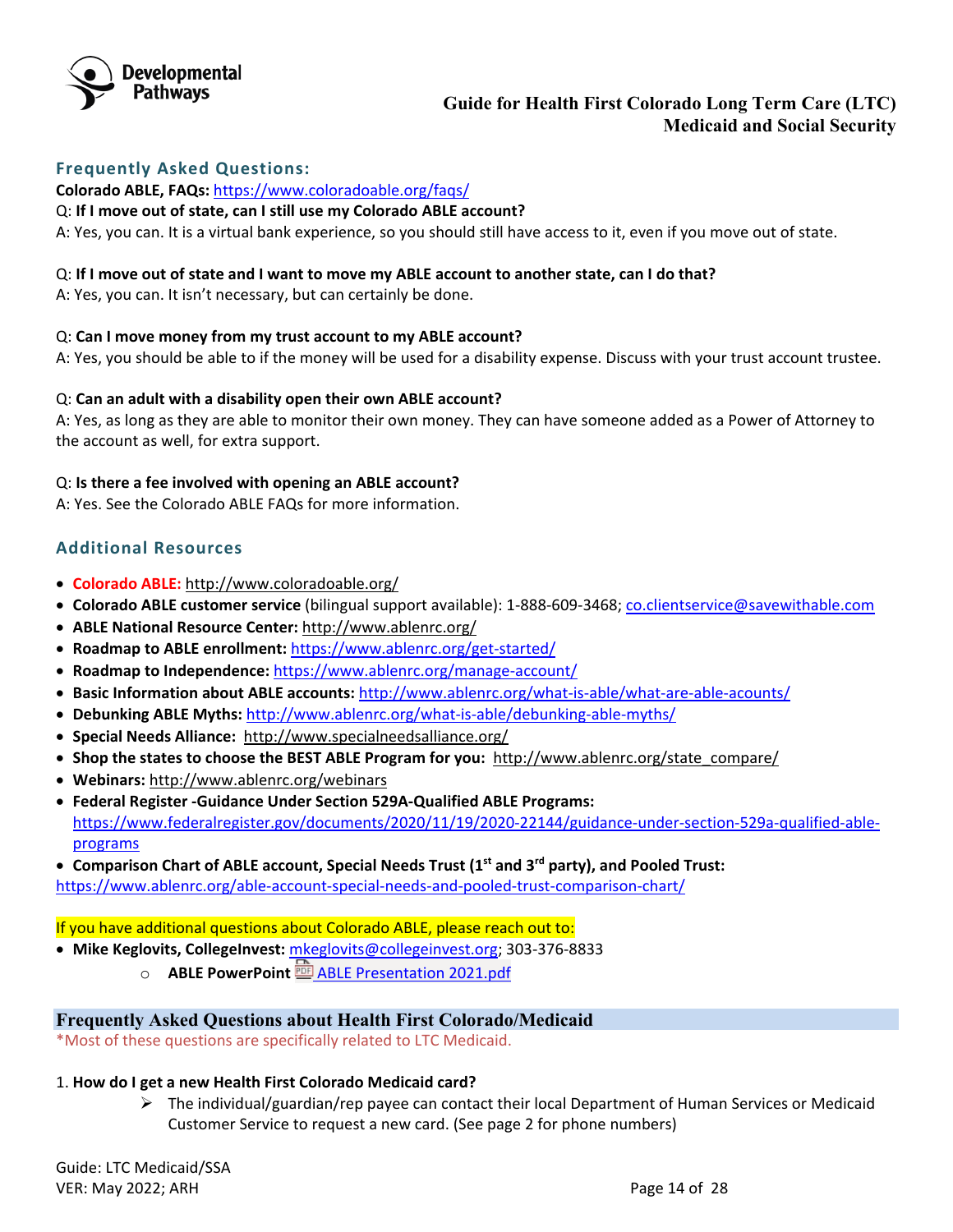

 You can also create an account on the Colorado PEAK website and **print a card**. To log onto the PEAK site, you will need the individual's case number in addition to their Medicaid ID #. All case numbers start with "1B" and are listed on Medicaid paperwork.

## 2. **How long until I will get a Health First Colorado/Medicaid card after my Medicaid is activated?**

Medicaid cards are mailed out in batches to first time Health First Colorado recipients. It can take up to 6-8 weeks to get a new card. It is suggested that individuals print a card from the PEAK system, if one is needed sooner.

### 3. **What changes do I need to report to Health First Colorado?**

Individuals getting Medicaid are required to **report all changes to the Department of Human Services** within 10 days of the change.

 $\triangleright$  Possible changes include, but are not limited to: address updates; marital status; name change; employment change; household member change.

### 4. **How do I report changes to Health First Colorado?**

These changes can be reported in one of the following ways:

- $\triangleright$  Call Medicaid Customer Service at 1-800-221-3943 (1-800-659-2656-hearing impaired).
- $\triangleright$  Call your local Department of Human Services (see list on pages 3-4) or go to the office in person.
- $\triangleright$  Log onto the PEAK site and make the changes directly on there.
- **An important note about address updates**: When a individual's residential address is different from their mailing address for Medicaid, it is very important that when an address is updated, the distinction is made between the two.

### 5. **Where can I find my case # with Medicaid?**

The case # is the number that starts with "1B" that appears on all Medicaid paperwork. All members of the same household will be attached to the same case.

### 6. **I received a bill for Health First Colorado/Medicaid Buy-in. Why did I get this and what should I do with it?**

- $\triangleright$  Call the contact listed on the Buy-in paperwork if you have questions about this program and why you received bill for it.
- $\triangleright$  There are two types of Health First Colorado Buy-in programs.
	- 1. Health First Colorado Buy-In Program for Working Adults with Disabilities
	- 2. Health First Colorado Buy-In for Children with Disabilities

For information on both programs:<https://www.colorado.gov/pacific/hcpf/medicaidbuyinprograms>

## 7. **I need to request reimbursement for payments I made for Medicaid Buy-in after the individual was approved for LTC Medicaid. Who should I contact?**

 **Option 1:** Reach out to the Colorado Medical Assistance Program.

**Option 2:** Reach out to your case manager with Developmental Pathways, who will then have a member of the Benefits team contact the Colorado Medical Assistance Program on your behalf.

#### **Contact Information:** Parent/Individual phone line: 800-359-1991; email: [eemapclient@dhha.org](mailto:eemapclient@dhha.org)

\*\*Be prepared to provide the name, Medicaid ID or Case #, and the individual's social security number when you call. Emails can be sent encrypted, for privacy purposes.

### 8. **I received a Health First Colorado/Medicaid Verification Checklist. What is this?**

A verification checklist contains a list of documents that Health First Colorado Medicaid needs from the individual, in

Guide: LTC Medicaid/SSA VER: May 2022; ARH Page 15 of 28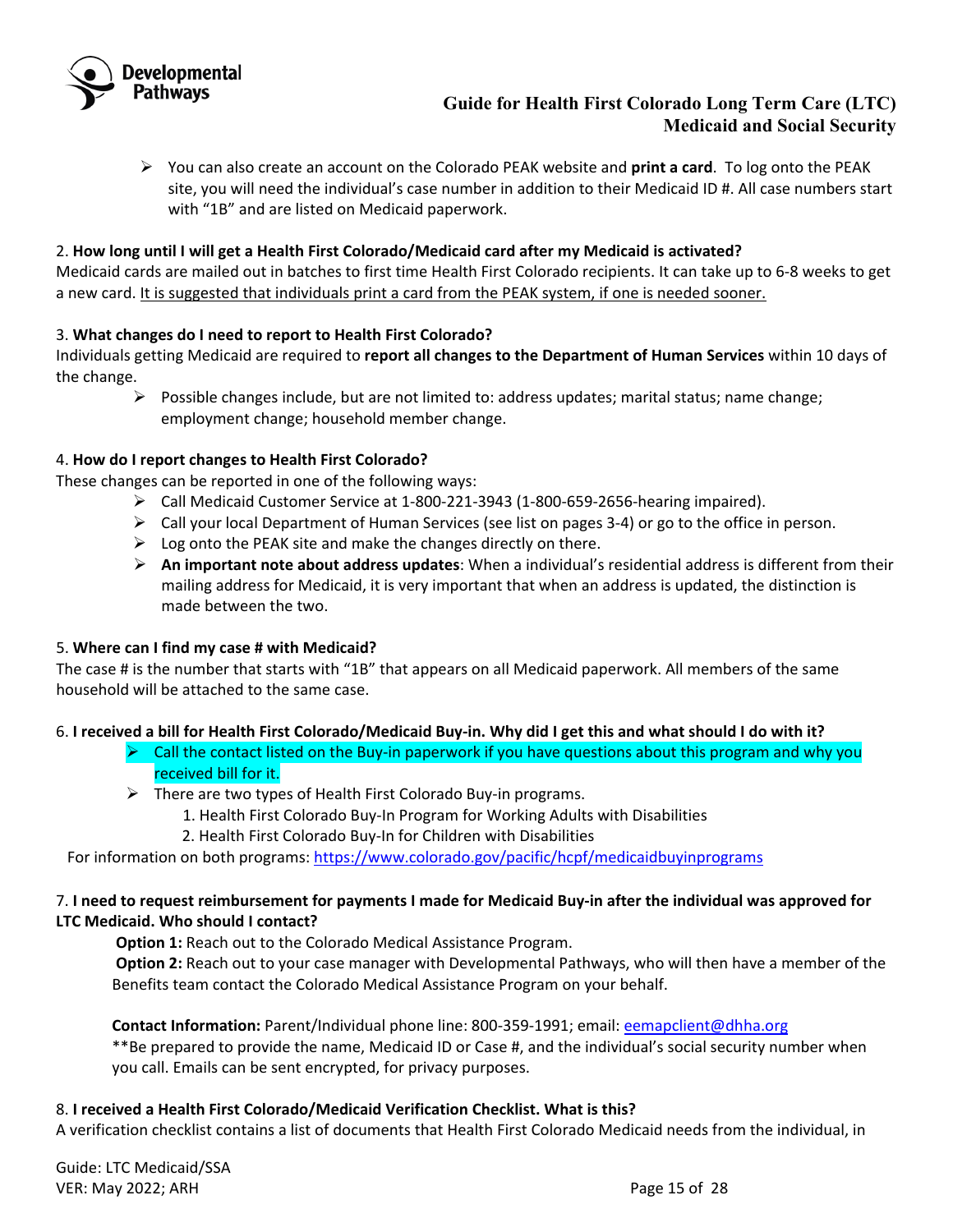

order to check to see that they continue to maintain financial and disability eligibility for LTC Medicaid. If received, the individual must **submit the requested document(s) back to the county by the due date given.** If there are questions about the verifications being asked for, please contact Medicaid as soon as possible.

o **See the annual Renewal/Redetermination section for a list of possible verifications needed.** 

# 9. **I received a tax refund. Will this impact my Health First Colorado/Medicaid eligibility?**

No. A tax refund is considered **exempt** income and should not affect an individual's Medicaid status.

## 10. **What is HIBI?**

The Health Insurance Buy-in Program (HIBI) is a premium assistance program for Medicaid recipients. Monthly payments are given to individuals for all or a portion of the cost of their commercial health insurance premiums, and in some cases, also reimburses for deductibles, coinsurance, and co-pays. **The idea behind it is to encourage individuals to keep their private health insurance in addition to having Medicaid.** That will make Medicaid truly the payer of last resort. For more information, visit:<http://www.mycohibi.com/>

# 11. **What is The Adult Financial Program?**

There are a few different programs that fall under Adult Financial: Home Care Allowance (HCA); Aid to the Needy Disabled (AND); Aid to Blind (AB); Aid to the Needy Disabled /Blind Colorado Supplement (AND-CS); Old Age Pension (60 and older); Burial Assistance. For more information about these programs, please go to: [https://coloradopeak.secure.force.com/resource/1427500102000/StaticPdfs\\_StaffAids/StaffAids\\_Pdfs/ProgramOvervie](https://coloradopeak.secure.force.com/resource/1427500102000/StaticPdfs_StaffAids/StaffAids_Pdfs/ProgramOverview_AdultFinancialAssistance.pdf) [w\\_AdultFinancialAssistance.pdf](https://coloradopeak.secure.force.com/resource/1427500102000/StaticPdfs_StaffAids/StaffAids_Pdfs/ProgramOverview_AdultFinancialAssistance.pdf)

# 12. **Who qualifies for Aid to the Needy Disabled (AND)?**

Aid to the Needy Disabled Program (AND) is an interim assistance program provided by the State of Colorado to people who meet the requirements of need and disability, between the ages of 18 and 59. Claimants prove disability for this program by having a doctor certify that they are unable to work for a period of at least six months. Benefits are paid under this program only if the claimant has a pending claim for Supplemental Security Income (SSI) disability benefits. Upon receipt of SSI benefits, the claimant reimburses the state for any AND benefits received**.** If denied by Social Security, they must appeal the denial to continue getting AND. A medical form must accompany the application for AND. This can be obtained from the Department of Human Services.

# 13. **The Individual on the LTC Medicaid waiver is now receiving Medicare (or will be getting Medicare soon). Will this affect their Medicaid benefits?**

**No.** Medicaid is always the payer of last resort, so all items will be billed through private health insurance and Medicare prior to going through Medicaid. This is in regards to all items not billed through the waiver. **Individuals are automatically signed up for Medicare two years from their first SSDI payment.**

### 14. **Who should I contact if I need financial assistance with Funeral Expenses?**

Contact your local Department of Human Services and ask to complete the **burial assistance application**. It is recommended that you bring a copy of the death certificate to the county, in case they ask to see it.

# 15. **Who should I contact if the individual is having trouble with prescription coverage?**

It depends on what kind of health insurance coverage the individual has. If they have Medicaid, you will need to contact Medicaid customer service (not the county); if they have Medicare, you'll need to contact Medicare; if they have private health insurance, you'll need to contact that insurance company. If they have multiple insurance carriers,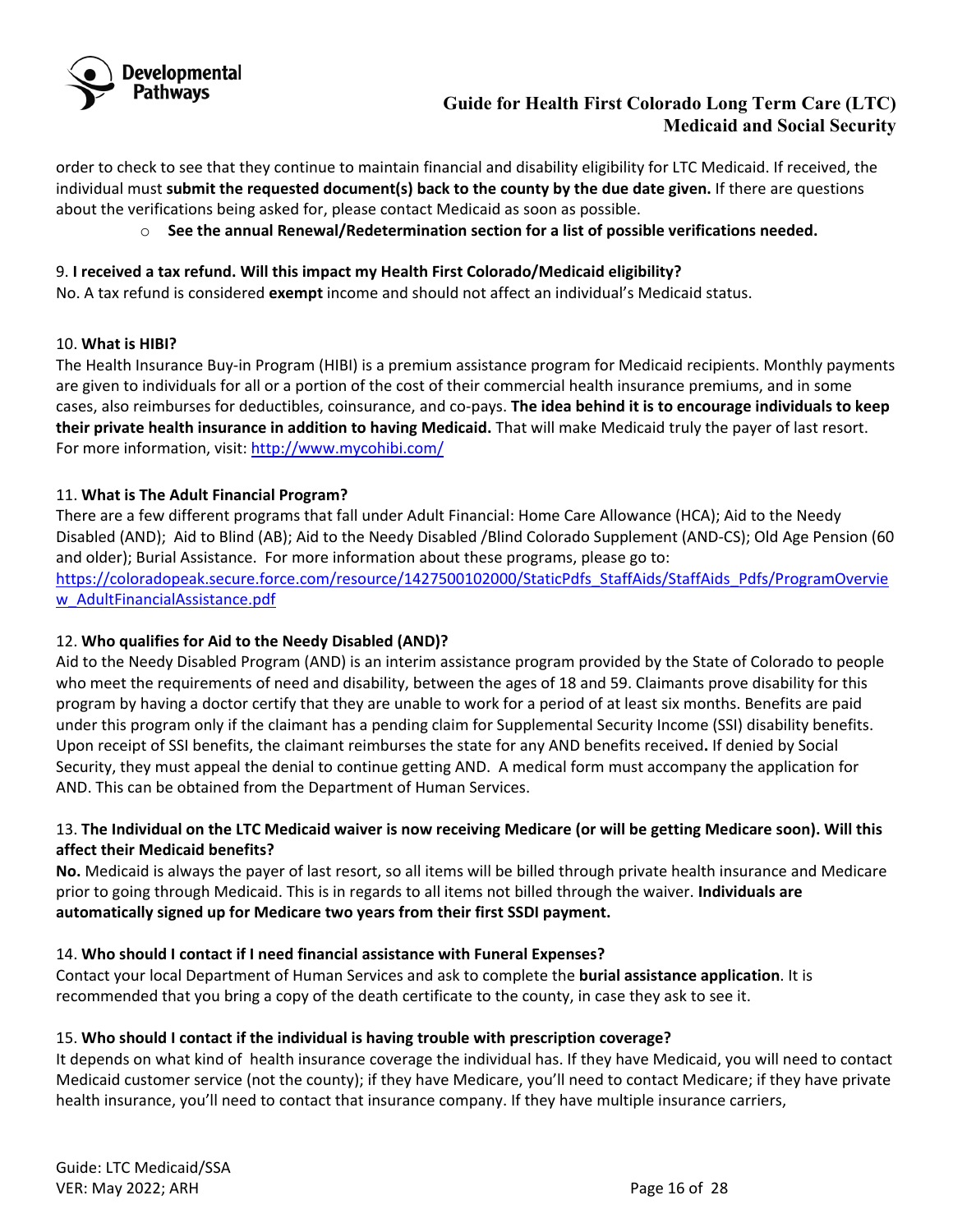

unfortuntately, you will need call each carrier separately. Be sure to explain that they have other coverage and ask how the coverage should work with multiple insurance providers.

## 16. **What should I know about Food Benefits (SNAP)?**

- $\circ$  Food benefit recipients get a separate food stamp re-determination once a year, in addition to a Food Stamp Change Report that also comes once a year.
- $\circ$  All documents should be completed in a timely manner and returned to the Department of Human Services office that is listed on the paperwork. Pay stubs, rental agreements, and current bank statements should be submitted with the Food Stamp re-determination.
- $\circ$  Individuals receiving food benefits may also get paperwork throughout the year whenever there are changes to their food benefit amount.
- o For more information:<https://cdhs.colorado.gov/snap>

## 17. **What is an Income Trust?**

An income trust can be created to shelter excess work income if the individual earns more than the monthly income limit for LTC Medicaid.

- $\triangleright$  Total monthly income cannot be more than three times the current maximum SSI (Social Security Income) amount. For 2022 it is 3x \$841, which is \$2523.
- $\triangleright$  This includes unearned income and gross wages combined.
- $\triangleright$  If the amount is over the limit, an income trust can be set up to "take" the excess income so that the individual continues to qualify for Medicaid and waiver benefits. Otherwise, the individual may no longer qualify for Long Term Care Medicaid.
- $\triangleright$  Money that goes into an income trust belongs to the State and cannot be accessed by the individual, so this may be a good short-term solution while you work to figure out a long term solution. That may include reviewing other waiver qualifications to see if a waiver that participates with Buy-in is a good fit.
- It is suggested that you **seek advice and support from a Benefits Planner** to discuss the income limit.

# 18. **Do I need to keep my private health insurance with my Medicaid?**

It is a personal choice if you choose to keep your private health insurance on top of Medicaid (and Medicare, as applicable). Medicaid wants to be the payer of last resort and would prefer that you keep your private health insurance to pay for all medical expenses. Check out more information about the HIBI program in #10. It is an incentive program to help people pay for their monthly private health insurance premiums.

19. **What are the financial requirements/limits for MAGI Medicaid (Modified Adjusted Gross Income)? Income Guidelines:** <https://www.healthfirstcolorado.com/apply-now/?tab=do-i-qualify> <https://hcpf.colorado.gov/sites/hcpf/files/April%202022%20Medicaid%20Income%20Chart.pdf>

# 20. **I received an "SSI Packet" from Health First Colorado Medicaid. What is this, why did I get it, and what should I do with it?**

- $\triangleright$  This is a packet sent to people who were receiving SSI, but their SSI coverage has been disrupted. This can be due to going from SSI to getting SSDI or losing SSI for some other reason.
- $\triangleright$  For SSI recipients, Health First Colorado relies on the Social Security Administration to check a person's resources when they are getting SSI. This is not true for someone getting SSDI.
- **Completed packets should be returned by the due date** with all financial verifications of income and resources. Failure to do so could result in a loss of Medicaid.
- $\triangleright$  If the loss of SSI was temporary, proof of re-instatement must be provided to Health First Colorado.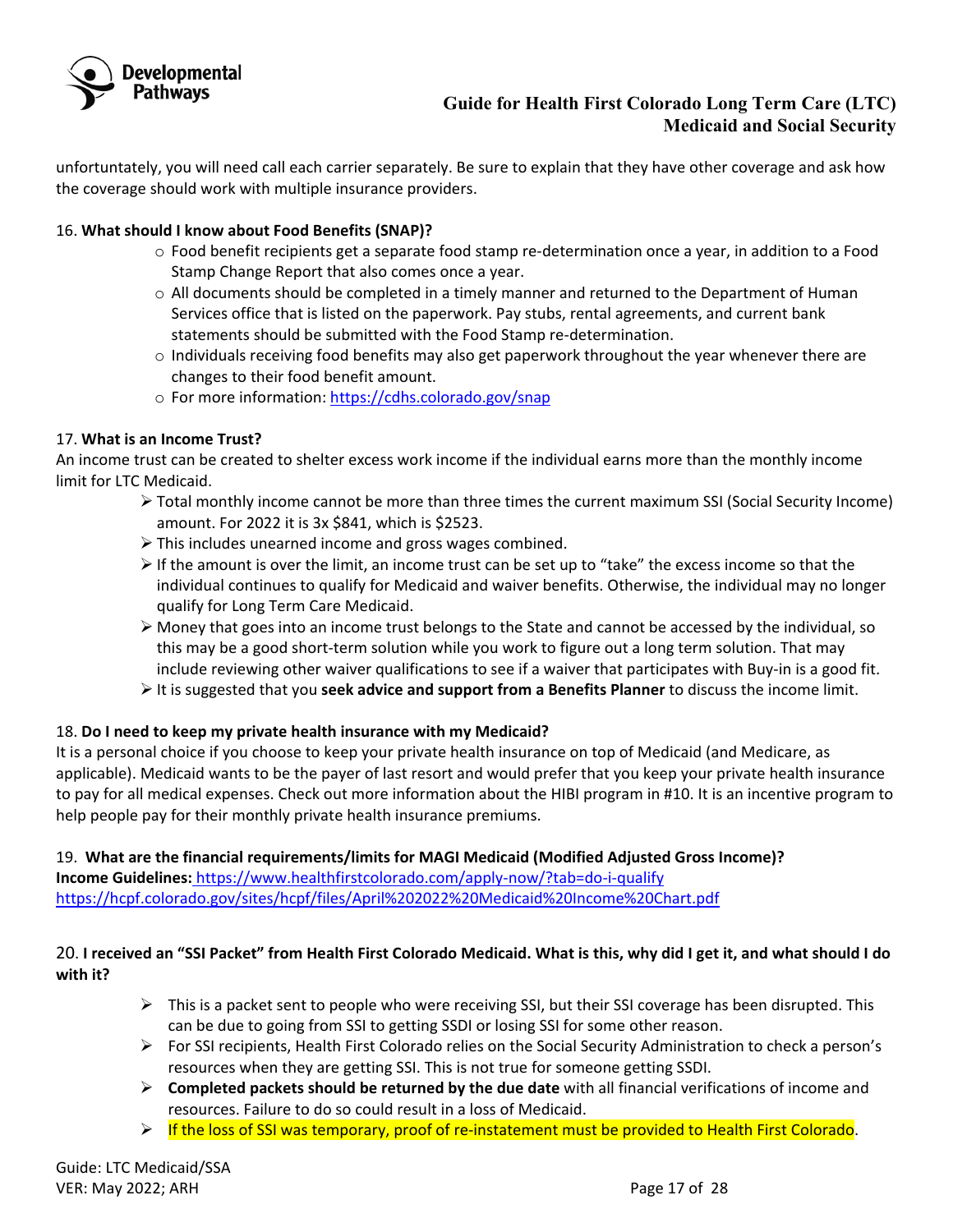

#### **Example top of letter:**

This letter tells you how to find out if you can still get medical benefits from Health First Colorado (Colorado's Medicaid program) even if you no longer qualify for Supplemental Security Income (SSI).

You have been getting Health First Colorado benefits because anyone in Colorado who is approved for SSI is automatically enrolled in Health First Colorado.

Recently, the Social Security Administration told us that you no longer qualify for SSI. Because you will no longer have Health First Colorado automatically through SSI, we need more information from you by March 6, 2019 to see if you still qualify for Health First Colorado. We need this information even if you have not been receiving SSI payments.

To see if you qualify to continue your benefits, complete and return both the enclosed form and the requested document copies by March 6, 2019 to:

#### 21. **I received a denial from Health First Colorado Medicaid. Should I appeal?**

The appeal process is an opportunity for the individual to retain his/her rights to access services. We do recommend appealing, to "play it safe." We also suggest you call Medicaid and ask to speak with someone on the LTC Medicaid Team to inquire what is needed to fix your eligibility. If a case is closed for 90 days, a new Medicaid application is needed, which may create a break in services. We suggest working to fix the issue as soon as possible upon learning about the denial to avoid a disruption to waiver services.

## 22. **My child/loved one is on the CES waiver (or another LTC Medicaid waiver for children) and will be turning 18 soon and enrolling onto an adult waiver. Does s/he have to re-apply for Medicaid?**

No, you do not need to re-apply. Once you have completed the 100.2 assessment for the adult waiver, a member of the Benefits Team at Developmental Pathways will submit this to Medicaid to show that they are enrolling onto a new Medicaid waiver.

## 23. **I am moving to Colorado from out of state and had/have Medicaid in my other state. Do I need to re-apply in Colorado?**

Yes, you must reapply in Colorado. Medicaid is a state-run program. You will need to contact Medicaid in your previous state to inform them of the date of your move to Colorado, so that they can close out your Medicaid coverage. You will then apply for Medicaid in Colorado. The exception is if you are receiving SSI, as a new Medicaid application is not needed. You can contact Medicaid, provide them with proof of your SSI, and ask them to put you on SSI Mandatory Medicaid. Make sure both Social Security and Medicaid have your updated address.

### 24. **I was told by Medicaid that they need a cert page (LOC; Level of Care; 100.2 cert). What is this?**

This is a document that comes from the 100.2 assessment that is completed each year, which shows Medicaid that you will be continuing on the waiver. It is also submitted when you first enroll onto a waiver. The Benefits Team submits these to Medicaid on a monthly basis. Reach out to your case manager if Medicaid tells you this document is still needed and they will inform the Benefits Team.

#### 25. **I received a lump sum payment from Social Security. Will this affect my Medicaid eligibility?**

For LTC Medicaid, you have 9 months to spend down and/or shelter SSI, SSDI, and Survivor's benefits before it affects eligibility.

26. **I want to apply for Health First Colorado Medicaid, but I'm not sure where to start.**  Start here: [https://www.dpcolo.org/wp-content/uploads/2020/08/Applying-For-Maintaining-LTC-](https://www.dpcolo.org/wp-content/uploads/2020/08/Applying-For-Maintaining-LTC-Medicaid_Aug2020.pdf)[Medicaid\\_Aug2020.pdf](https://www.dpcolo.org/wp-content/uploads/2020/08/Applying-For-Maintaining-LTC-Medicaid_Aug2020.pdf)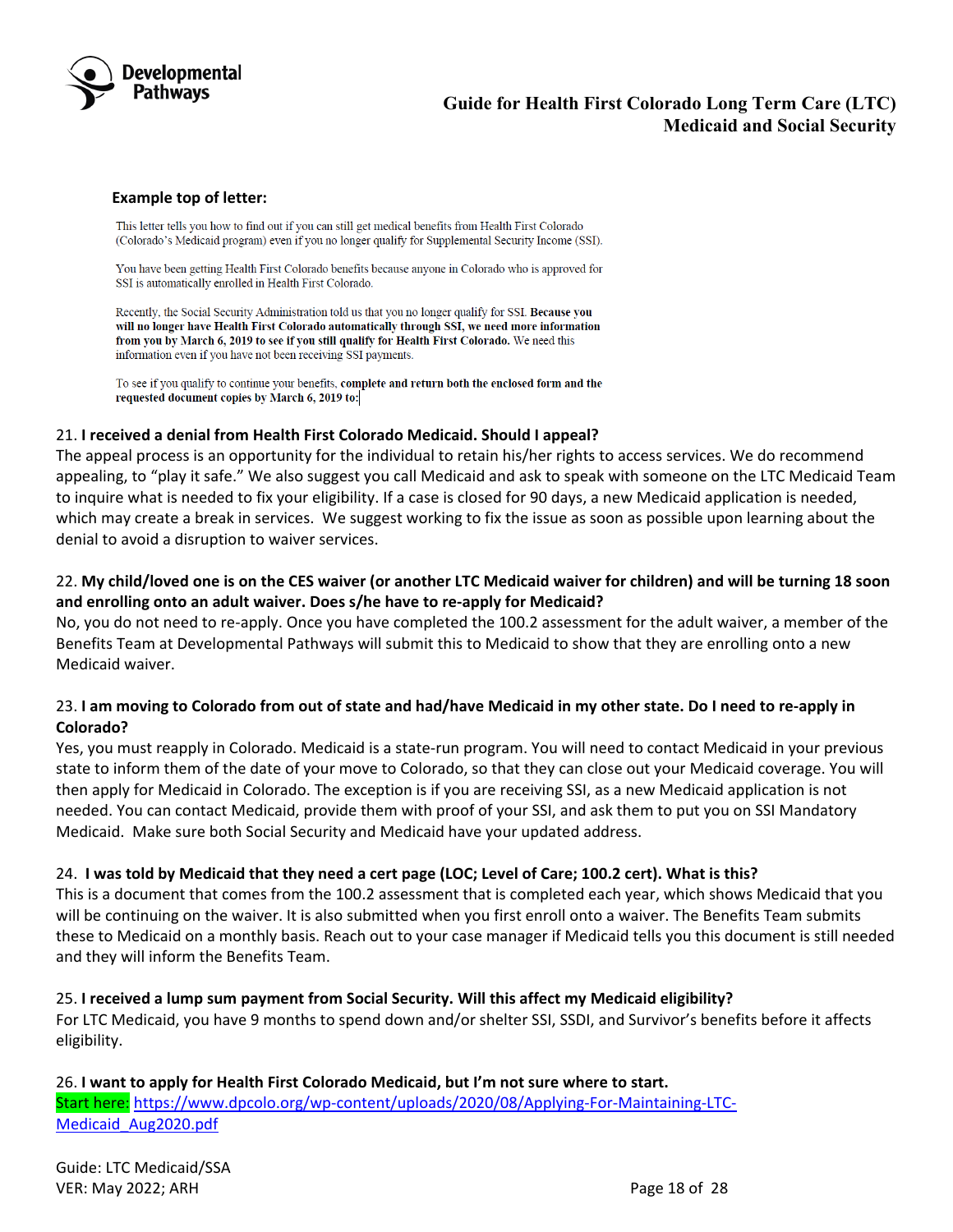

### 27. **I received an AIRP packet. What is this and do I need to complete it?**

Yes, it is never a good idea to ignore Medicaid mail. If you have questions about the packet, please contact Medicaid directly. We advise you to complete the packet and submit it back to Medicaid timely. Not doing so may cause a lapse in coverage.

#### 28. **My child/loved one has a 529 College Savings Account. Will this impact their Medicaid eligibility?**

From what we understand, there are two different types of accounts—custodial and individual. It is best to check directly with Medicaid to ask if the specific account you have will affect LTC Medicaid eligibility. It may be possible to roll the money from a 529 account to an ABLE account. See the ABLE section of this guide.

29. **I am completing my annual Renewal/Redetermination and want to know whose information should be included.** When completing the Renewal/Redetermination for a person on an LTC Medicaid waiver, you only need to include that person's income and asset information.

However, keep in mind that Medicaid may ask for additional financial information if they see that the person's Social Security benefits are directly deposited into an account without their name on it and/or if they see large direct transfers to or from the Medicaid applicant's bank account.

## 30. **I am completing my annual Renewal/Redetermination and am confused why my parents (and siblings) are listed on the paperwork, as they are not getting Medicaid.**

You may see the names of other members of the household on the Renewal/Redetermination paperwork with a notation that they are not receiving benefits. That is because when the original Medicaid application was completed, all members of the household should have been listed on the application. For those not seeking Medicaid coverage, you probably checked a box to indicate that. However, they are forever tied to your case. As long as the paperwork continues to say that they are not getting benefits, you shouldn't need to worry. However, you are welcome to contact Medicaid directly to confirm this.

### 31. **I am not sure what my Renewal month is with Medicaid. How can I research this?**

You can view your Renewal month (previously called a Redetermination) on your Colorado PEAK account. Please see the Renewal section for more information about how to look this up. If you need more assistance, you can call Medicaid to inquire about the month.

### <span id="page-18-0"></span>**Medicaid Disability Application**

Generally speaking, the Medicaid Disability application is used to determine an individual's disability when an individual does not qualify for Social Security, due to financial reasons, or a person has not yet applied for Social Security benefits.

- o If at any time a Medicaid Disability application is received by an individual, it must be completed and returned to the county by the deadline given. The timelines are very short and the application does not generally come with specific instructions.
- o **NEED HELP?** Contact your current Case Manager to inform them that you are working on a disability application and ask for a copy of the **Medicaid Disability Application Guide**.
- o The Medicaid Disability Application will be reviewed by a third party, who contracts with the State of Colorado, by the name of Arbor/ARG.
	- o Prior to Medicaid forwarding the application to Arbor/ARG, they will review it for completeness. If they find that something is missing, they will call the member to notify them. Follow-up must be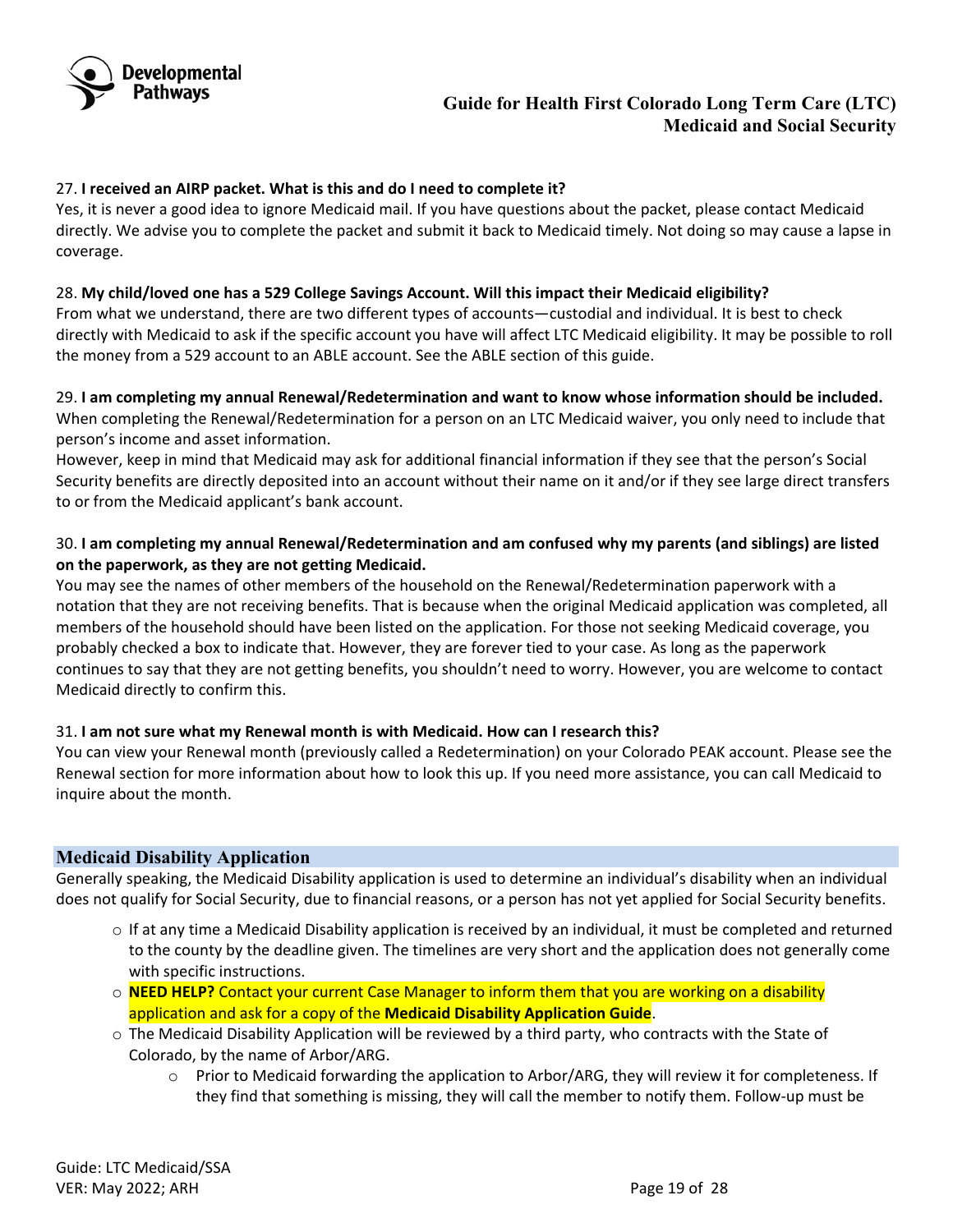

completed timely, so that the when the application is forwarded to Arbor, it is complete. This will lessen the likelihood of a denial.

- $\circ$  Once the application has been reviewed, the decision letter will come from ARG. An example of the approval letter is attached to the Medicaid Disability Application Guide.
	- $\circ$  If you receive a DENIAL letter, review the entire letter to see if it gives the reason(s) for a denial. It could be that the wrong person signed the application, the signature was blank, the person didn't submit strong enough supporting documentation to show a disability, a signed release page wasn't included, Medical proxy or Medical POA paperwork was not included/signed, etc.

### **Denial language:**

The Social Security Administration has decided you do not have a disability and you do  $\boxtimes$ not meet Colorado's disability standards.

- $\circ$  As a reminder, Arbor/ARG is using the same definition of a disability as Social Security uses.
- o **If the person receives a disability application denial (and has not obtained a disability determination through the Social Security Administration), they will NOT be approved for an LTC Medicaid waiver (or receive continued approval, if already on the waiver). The person will also not be approved for Medicaid Buy-in, if that is desired.**
- o For people already receiving LTC Medicaid, the individual's LTC Medicaid should be held open by Medicaid during the review period once the application is submitted for review.
- o The review period can take up to 60 days by Arbor/ARG. Medicaid has 90 days to make a determination for eligibility. The key for a shorter determination time—submit a COMPLETE application with STRONG supporting documentation, and SIGNATURES in all the right places of the application/release pages. If the adult applicant is their own legal guardian, they must sign the application with blue or black ink. Electronic signatures are not accepted. See the guide for more tips and tricks!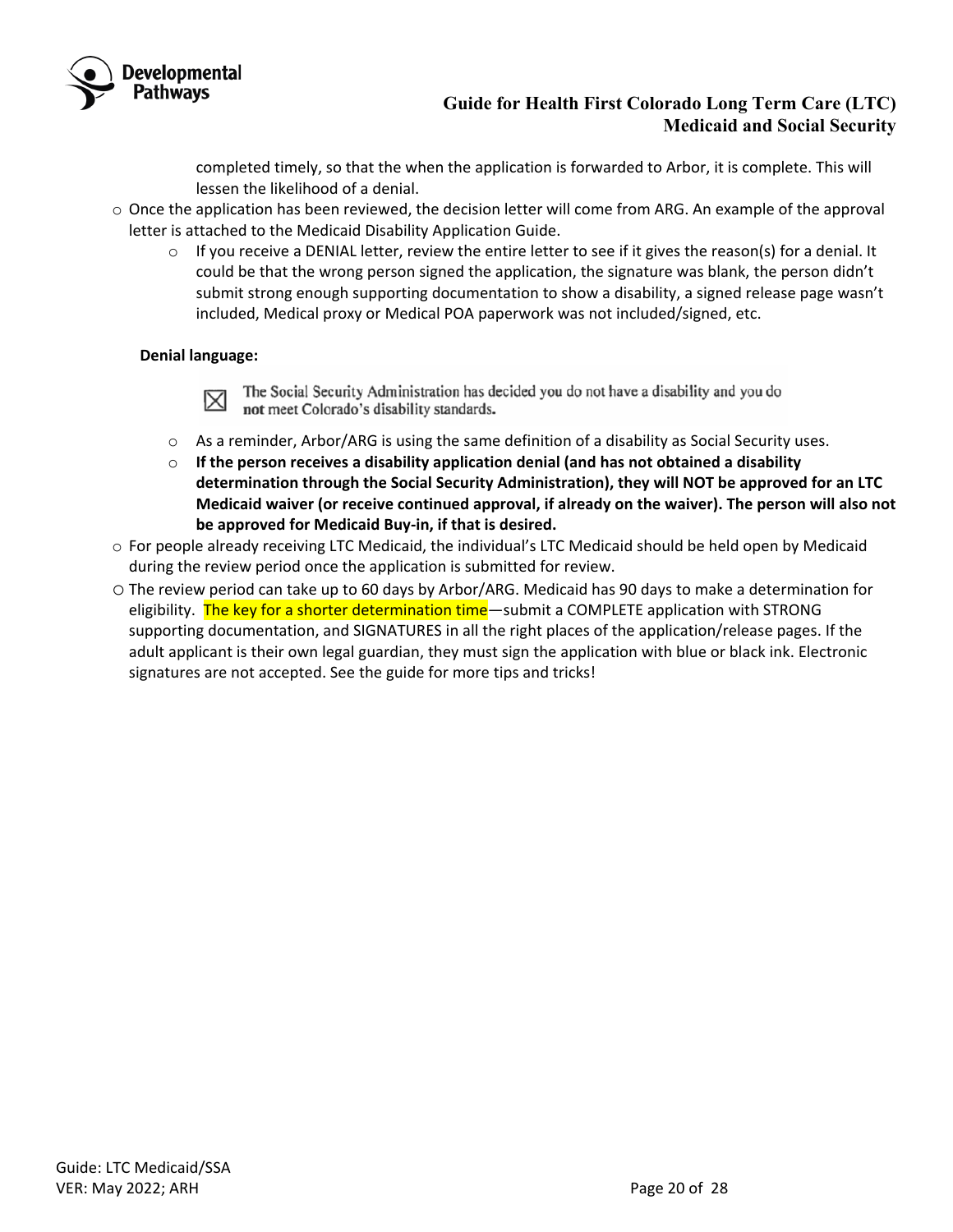

# **PART 2: SOCIAL SECURITY**

<span id="page-20-0"></span>**The Social Security Administration (SSA):** An independent Federal agency that, among other responsibilities, oversees two income support programs for people with disabilities: SSI and SSDI.

**Supplmental Security Income (SSI)**: A government assistance program that provides supplemental income to specific populations to address basic needs (i.e., food, clothing, and shelter). To received SSI benefits, an individual must be "financially needy and disabled; financially needy and aged (over the age of 65); financially needy and blind." **Social Security Disability Insurance (SSDI)**: Federal disability program, administered by the SSA, that provides benefits to individuals who are blind or disabled who are "insured" based on contributions (through work) paid into the Social Security trust fund, as authorized by FICA. Medicare eligibility usually comes two years after the first SSDI payment.

#### <span id="page-20-1"></span>**Social Security Contacts**

**The Social Security Administration (SSA) should be your first point of contact with any questions about SSI and/or SSDI.** The individual and/or his/her rep payee can contact either the individual's local office, based on zip code, or the main number for SSA.

To utilize the Social Security office locator, go to: https://secure.ssa.gov/ICON/main.jsp OR—

Go to the Social Security website at [www.ssa.gov](http://www.ssa.gov/)

 $\checkmark$  click on **MENU**, then **CONTACT US**, then **FIND AN OFFICE** and enter your zip code.

| <b>SSA Office</b> | Phone          | Fax          | <b>Address</b>                                                     |
|-------------------|----------------|--------------|--------------------------------------------------------------------|
| Aurora            | 1-866-931-9965 | 833-436-4146 | 14280 E Jewell Ave, Suite 250, Aurora, CO 80012                    |
| Louisville        | 1-877-405-5872 | 833-641-2557 | 480 W Dahlia St., Louisville, CO 80027                             |
| Colorado          | 1-888-880-0688 | 719-591-1370 | 2306 E Pikes Peak Ave, Colorado Springs, CO 80909                  |
| <b>Springs</b>    |                |              |                                                                    |
| Denver            | 1-866-613-9904 | 833-612-0146 | 1500 Champa St. 2 <sup>nd</sup> Floor, Suite 200, Denver, CO 80202 |
| Lakewood          | 1-866-563-9469 | 833-950-3537 | 13151 W Alameda Pkwy, Lakewood, CO 80228                           |
| Littleton         | 1-888-824-4384 | 833-950-3535 | 8000 Southpark Lane, Littleton, CO 80120                           |

#### **List of local Social Security offices:** (for more offices, please contact Social Security)

- **Main number for Social Security:** 1-800-772-1213 (TTY: 1-800-325-0778)
- **Website for Social Security:** <https://www.ssa.gov/>

### <span id="page-20-2"></span>**Other Social Security Resources**

- **Social Security Administration FAQ:** [https://faq.ssa.gov/en-US/?utm\\_source=mip1021&utm\\_medium=online](https://faq.ssa.gov/en-US/?utm_source=mip1021&utm_medium=online-media&utm_campaign=ocomm-mip-21&utm_content=ss-program-experts-can-answer-your-important-questions-001)[media&utm\\_campaign=ocomm-mip-21&utm\\_content=ss-program-experts-can-answer-your-important](https://faq.ssa.gov/en-US/?utm_source=mip1021&utm_medium=online-media&utm_campaign=ocomm-mip-21&utm_content=ss-program-experts-can-answer-your-important-questions-001)[questions-001](https://faq.ssa.gov/en-US/?utm_source=mip1021&utm_medium=online-media&utm_campaign=ocomm-mip-21&utm_content=ss-program-experts-can-answer-your-important-questions-001)
- **Representative Payee Information:** <https://www.ssa.gov/representation/>
- **Working and maintaining benefits:** Working While Disabled: How We Can Help; [https://www.ssa.gov/pubs/EN-](https://www.ssa.gov/pubs/EN-05-10095.pdf)[05-10095.pdf](https://www.ssa.gov/pubs/EN-05-10095.pdf)
- *my* **Social Security Account:** <https://www.ssa.gov/myaccount/>
- **Check to see what benefits you may be eligible for:** <https://www.ssa.gov/potentialentitlement/>
- **Publications:** <https://www.ssa.gov/pubs/>
- **FREE Interpreter Services:** <https://www.ssa.gov/multilanguage/langlist1.htm>
- **Blind or visually impaired:** <https://www.ssa.gov/people/blind/>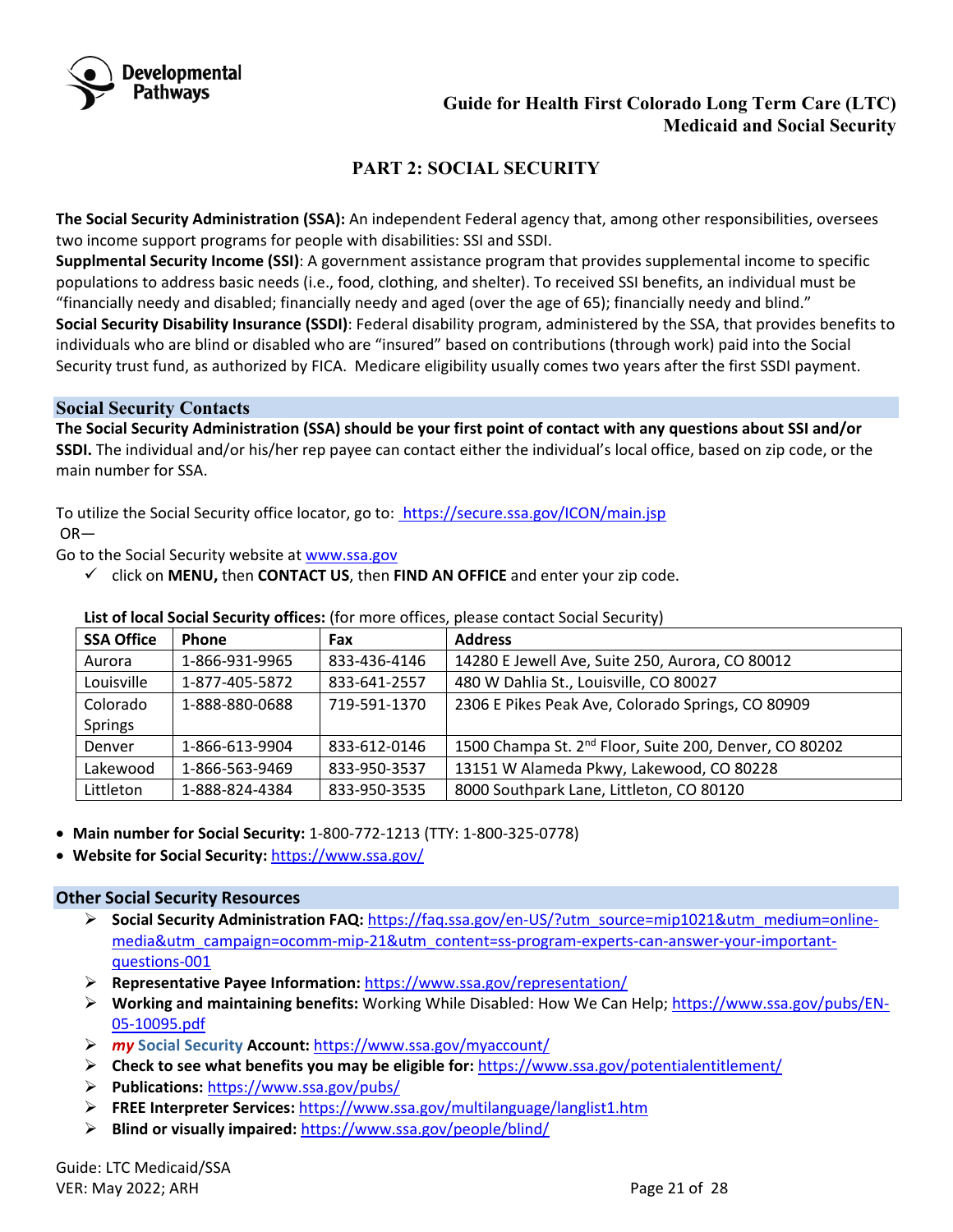

- **Deaf or hard of hearing:** <https://www.ssa.gov/people/deaf/>
- **SSA Glossary:** <https://www.ssa.gov/agency/glossary/>
- **What You Need To Know About Your Supplemental Security Income (SSI) When You Turn 18:** [https://www.ssa.gov/pubs/EN-05-11005.pdf;](https://www.ssa.gov/pubs/EN-05-11005.pdf) [https://www.ssa.gov/pubs/audio/EN-05-11005.mp3;](https://www.ssa.gov/pubs/audio/EN-05-11005.mp3) <https://www.ssa.gov/pubs/ES-05-10915.pdf>

# **Additional Resources:**

- o Disability Benefits 101:<https://co.db101.org/>
- o The Mile High Independent Living Center (MHILC): 303-800-4700
- o Ability Connection Colorado:<https://www.abilityconnectioncolorado.org/> **Benefit Planner:** Terry (Teressa) McGarry; 303-226-5537; [tmcgarry@AbilityConnectionColorado.org](mailto:email@AbilityConnectionColorado.org) **Benefit Planner** (bilingual): Harold Lasso; 720-884-6454
- o Family Voices: 303-733-3000

Jeanette M. Cordova, Bright Futures LLC Colorado

- **Business:** (720) 660-7746
- **Email:** [bfadvocacyllc@gmail.com](mailto:brightfuturesllc.co@gmail.com)
- **Web:** https://www.brightfuturesadvocacyllc.com/aboutsobre.html

## <span id="page-21-0"></span>**Frequently Asked Questions about Social Security Benefits**

1. **What are the current numbers for SSI, Personal Needs Allowance, Room and Board, 300% rule, and Substantial Gainful Activity (SGA)?** 

|                                     | 2021   | 2022   |
|-------------------------------------|--------|--------|
| <b>Maximum SSI Amount</b>           | \$794  | \$841  |
| (Individuals)                       |        |        |
| <b>Maximum SSI Amount</b>           | \$1191 | \$1261 |
| (Couples)                           |        |        |
| 300% rule (3x maximum SSI)          | \$2382 | \$2523 |
| <b>Substantial Gainful Activity</b> | \$1310 | \$1350 |
| <b>Room and Board:</b>              | \$700  | \$720  |
| ACF/SLP/GRSS/IRSS/TLP               |        |        |
| <b>Personal Needs Allowance</b>     | \$94   | \$121  |
| (PNA)                               |        |        |

### 2. **I moved, have a new job, new phone number, new bank account, closed bank account, etc. How should I report these changes to Social Security?**

Individuals getting Social Security benefits must report all changes as soon as possible. These changes can be reported in one of the following ways:

- o Call your representative at your **local office or the main number for the local office** and report the change.
- o Create a "My Social Security Account" on the Social Security Administration (SSA) website and make updates there.<https://www.ssa.gov/myaccount/>

\*If Social Security does not have your current address on file, this could cause your benefit to lapse.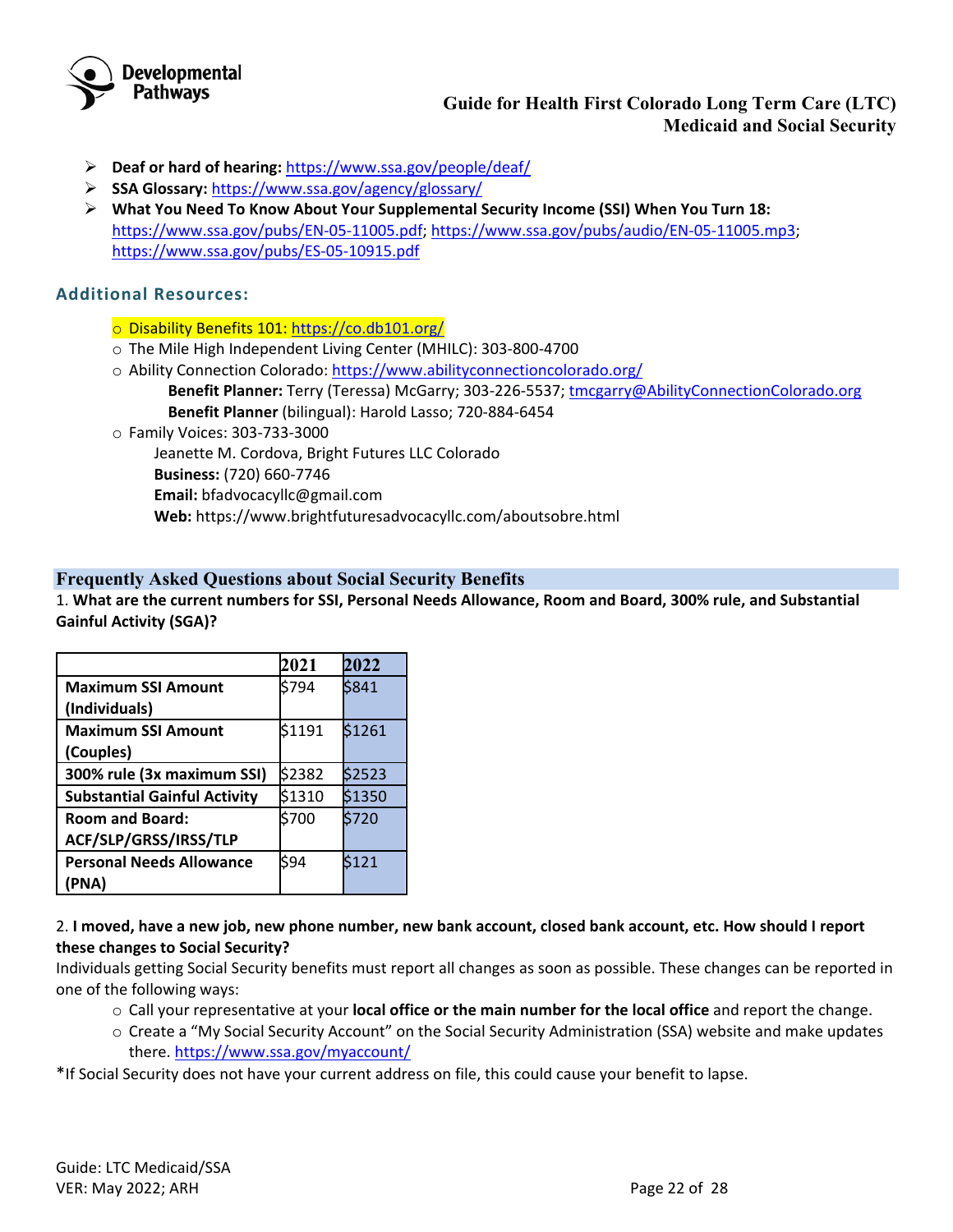

3. **What are acceptable ways to spend down a lump sum from Social Security?** Click here! <https://www.ssa.gov/payee/LessonPlan-2005-2.htm#LARGESUMS>

It is suggested that receipts and careful records be maintained to document exactly how the money was spent. Parents/Caretakers can use the money to reimburse themselves for things they paid for, as long as they keep receipts to show this. An example would be if a parent/ caretaker paid for therapies and are now taking some of the back payment to cover the money they had paid out. Receipts should be kept to document what the money was used for.

Backpay may also be eligible to be sheltered in an ABLE account or a Special Needs Trust.

## 4. **I started collecting SSDI/Title II benefits. Will this affect my Medicaid?**

No. Colorado is a "1634 State," which protects SSI recipients from losing their Medicaid eligibility if they become eligible for Title II benefits. 1634(c) allows a person's SSI payments to be reduced to \$0.00 so they maintain their Medicaid eligibility. In order to eligible for 1634(c), an individual must have been 18 or older when the Title II benefit began, is entitled to SSI, has resources under \$2000, and first received a Title II payment on or after 7/1/1987.

## 5. **Can I continue to work and collect Social Security benefits?**

**YES!!** You or a representative payee must **report your earned income on a monthly basis** to Social Security. Social Security uses a formula to figure out how much your SSI payments will be reduced by based on your monthly earned income. However, SSDI is an ALL or NOTHING program—you either qualify financially to get SSDI payments or they discontinue payments entirely. For individuals who are working, it is important to create a balance between their SSDI payment and their gross monthly work income, to be sure that they do not go over the monthly income limit (to remain eligible for LTC Medicaid and to continue getting waiver services).

Need help with this? Reach out to a Benefits Planner, as listed under additional resources in the SSA section. Another great resource! Disability Benefits 101-[- https://co.db101.org/](https://co.db101.org/)

# 6. **I am not sure if I get SSI, SSDI, or both. How can I find out for sure?**

The individual and/or his/her rep payee can contact Social Security to request a **BPQY report**-- Benefits Planning Query. The BPQY statement contains detailed information about the status of a beneficiary's disability cash benefits, scheduled medical reviews, health insurance, and work history. In essence, the BPQY provides a snapshot of the beneficiary's benefits and work history as stored in SSA's electronic records.

- $\triangleright$  There should NOT be a charge for the BPQY if it is explained that it is needed to participate in a Medicaid funded program.
- Beneficiaries can request a BPQY by contacting their local office, or calling 1-800-772-1213. The BPQY will be mailed directly to the beneficiary at the address shown on the current SSA record.
- Signed consents are required only if the BPQY will be sent to someone other than the beneficiary, his/her Representative Payee, or Authorized Representative.
- **You can also pull a report from the Social Security website, by creating a "My Social Security Account" on the Social Security Administration (SSA) website. <https://www.ssa.gov/myaccount/>**

# 7. **I am still getting my Social Security via a check. How can I get it electronically deposited into an account?**

If an individual applies for Social Security or Supplemental Security Income benefits, a new law went into effect March 1, 2013, requiring that payments be received electronically. If they did not sign up for electronic payments when they applied for benefits, SSA strongly urges them to do so now. If you are still receiving checks, the U.S. Department of the Treasury will contact you about complying with the requirement.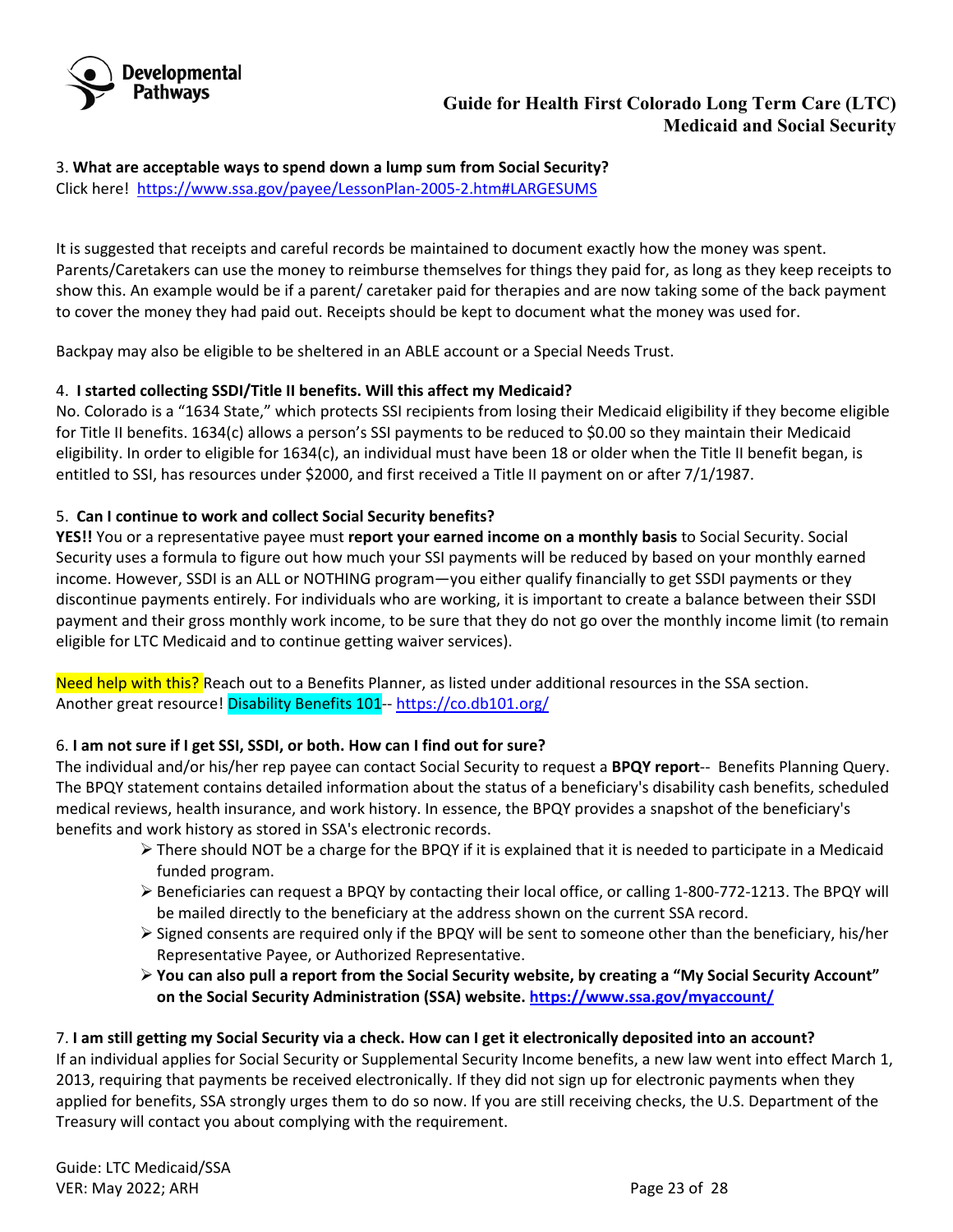

- $\triangleright$  For more information regarding switching to an electronic payment, visit Treasury's [Go Direct website](http://godirect.org/) [\(https://fiscal.treasury.gov/GoDirect/\)](https://fiscal.treasury.gov/GoDirect/) or call the helpline at **1-800-333-1795**.
- $\triangleright$  The Treasury can grant exceptions in rare circumstances. For more information or to request a waiver, call Treasury at 855-290-1545. You may also print and fill out a waiver form and return it to the address on the form. [Waiver Form](https://www.socialsecurity.gov/deposit/EFT%20Waiver%20Form.pdf) [\(https://www.ssa.gov/deposit/EFT%20Waiver%20Form.pdf\)](https://www.ssa.gov/deposit/EFT%20Waiver%20Form.pdf)
- If the individual is already receiving benefits, they can create a *my* [Social Security a](https://secure.ssa.gov/RIL/)ccount and start or change Direct Deposit online. They also can sign up at their bank, credit union, or savings and loan. Or call Social Security at **1-800-772-1213** (TTY **1-800-325-0778**).
- <https://www.ssa.gov/deposit/>

# 8. **I need help paying for my Medicare premium, deductible, and co-insurance. What kind of assistance programs exist for this?**

All individuals who have Medicaid should have their Medicare Part B premium covered by the State (Medicaid). If that is not happening, and deductions are coming out of your Social Security check, then you may want to reach out to your local Department of Human Services to see if they can fix this.

- $\triangleright$  The coverage is supposed to automatically take place, but sometimes the Medicaid and Medicare systems don't talk to each other very well, causing glitches.
- $\triangleright$  Also, people can apply for the Medicare Savings Program through you local Department of Human Services (Medicaid office). For more information about the Medicare Savings Program, please go to: <https://www.colorado.gov/hcpf/member-faqs#medicare1>

# 9. **I have both Medicare and Health First Colorado Medicaid. Why is Health First Colorado not paying for my prescriptions?**

Once a Health First Colorado Medicaid member is entitled to receive Medicare, Medicare Part D will cover most of your prescriptions. Health First Colorado will only pay for a few medications that are excluded by your Part D plan. If you need assistance to find and enroll on a Part D plan, please call 1-888-696-7213 or 303-894-2946.

Here are some links that may be of interest:

- <https://www.ssa.gov/medicare/prescriptionhelp/>
- [https://www.medicareinteractive.org/get-answers/programs-for-people-with-limited-income/medicaid](https://www.medicareinteractive.org/get-answers/programs-for-people-with-limited-income/medicaid-and-medicare/if-i-have-medicare-and-full-medicaid-how-will-my-drug-coverage-work)[and-medicare/if-i-have-medicare-and-full-medicaid-how-will-my-drug-coverage-work](https://www.medicareinteractive.org/get-answers/programs-for-people-with-limited-income/medicaid-and-medicare/if-i-have-medicare-and-full-medicaid-how-will-my-drug-coverage-work)

# 10. **How do child support payments affect an SSI recipient?**

- $\triangleright$  Back pay to a child--counts as the child's income
- $\triangleright$  Back pay to the parent—counts as the parent's income
- $\triangleright$  Continuous payments—counts as the child's income

### 11. **Supplemental Security Income (SSI) and Incarceration:**

- There is a **pre-release prisoner program**. A caseworker in prison/jail should work directly with Social Security (SSA) on the application if the person has been incarcerated for more than a year.
- $\triangleright$  For individuals in a COUNTY JAIL, they can apply for Social Security benefits 30 days prior to their expected release date. Mark the application as "Pre-Release."
- For individuals in a DOC (Department of Corrections) facility, they can apply up to **90 days prior** to a person's date of release. Mark the application as "Pre-Release."
- Individuals who were receiving SSI prior to incarceration who were in jail for **less than a year**, do not need to re-apply.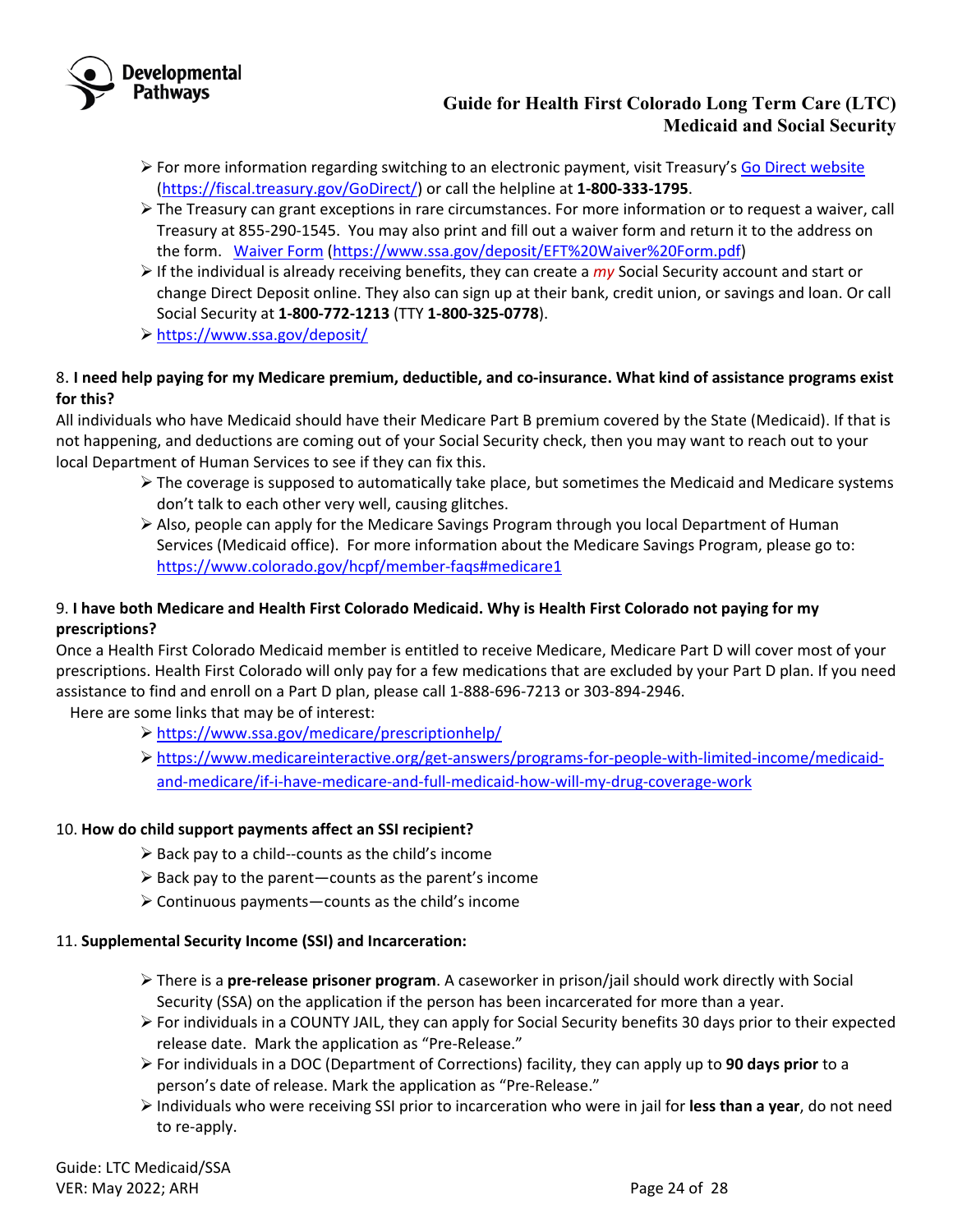

- $\circ$  They will need to go to their local SSA office upon discharge and provide the following documents to the SSA representative:
	- $\checkmark$  Copy of their jail/prison discharge paperwork
	- $\checkmark$  New Rep Payee paperwork, as applicable

More information here[: https://www.ssa.gov/ssi/spotlights/spot-prerelease.htm](https://www.ssa.gov/ssi/spotlights/spot-prerelease.htm)

# 12. **I received a letter from Social Security that says that I need to respond within 15 days. Is that calendar days or business days?**

This refers to calendar days.

## 13. **I work and receive SSI. I need help to figure out how much I can work and still maintain my benefit. Is there anyone I can speak with about this?**

- You can contact Terry McGarry or Harold Lasso with Ability Connection Colorado. Harold speaks English and Spanish. Terry and Harold are part of the Social Security Work Incentive Planning and Assistance Program (WIPA) with Ability Connection Colorado. See the Social Security Contacts section for Terry and Harold's contact information.
- Check out Disability Benefits 101! This is a new site for Colorado.<https://co.db101.org/>

*The WIPA program is a community-based organization that receives funding from Social Security to provide all Social Security Disability Income (SSDI) and Supplemental Security Income (SSI) disability beneficiaries (including transition-towork age youth) with FREE access to work incentive planning and assistance. Ability Connection Colorado is the only nonprofit approved to provide benefit counseling services through the Social Security Administration program.*

*Certified Community Work Incentives Coordinators (CWIC) under the grant with the Social Services Administration must undergo high level security screening and training in order to provide and protect important beneficiary information. This information is provided FREE OF CHARGE.* Read more here:

<http://www.abilityconnectioncolorado.org/programs/employment/social-security-work-incentive-planning/>

### 14. **What is the Ticket to Work Program?**

It is a free and voluntary program available to people ages 18 through 64 who are blind or have a disability and who receive Social Security Disability Insurance (SSDI) or Supplemental Security Income (SSI) benefits.

Ticket to Work Help Line (866) 968-7842 (Voice) or (866) 833-2967 (TTY). Website: [www.ssa.gov/work](http://www.ssa.gov/work)

### **Some benefits of this program:**

- o The individual receiving SSA benefits will be exempt from the DDS (Disability Determination Services) medical review that occurs every 3/5/7 years. It is believed that after the initial DDS decision, they will remain disabled and won't need to be screened again.
- o Job coaching; employment services; employment network…funded by SSA.
- o Subsidies that allow the SSA to count work income differently. Employers complete form 725 (not available online) to explain the help that the individual needs on the job and any work-related expenses.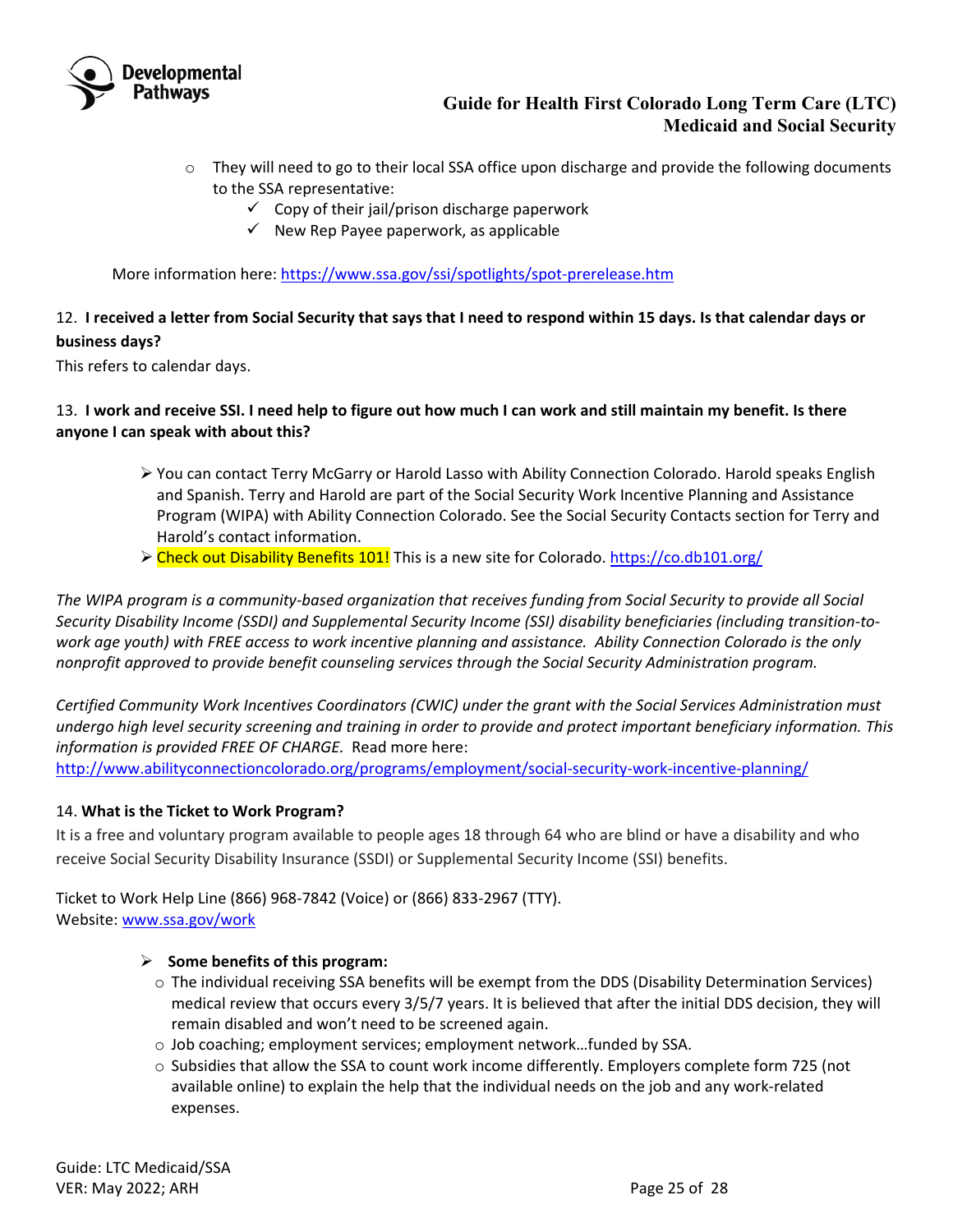

### 15. **What is "in-kind support and maintenance" in the eyes of Social Security?**

- $\triangleright$  Adults (18 or older) receive SSI for food and shelter. When the adult child is living in someone's house (parent's) and is not paying rent, SSA assumes the adult receiving SSI has "in-kind support and maintenance" and the SSI amount is reduced by 1/3.
- $\triangleright$  Typically, SSA will ask the parent (1) what the mortgage payment is (or rent); (2) what the typical utility expenses are for a month; and the typical monthly food bill. This total amount is divided by the number of immediate family members living in the house. So, if four immediate family members live in the house, the SSI adult is responsible for 25% of the household expenses. If the SSI adult cannot meet this share with his/her SSI, then SSI says s/he has "in-kind support and maintenance" and the SSI is reduced by 1/3.

## 16. **I am getting both Medicaid and Medicare and need help paying for Part D prescription coverage. What are my options?**

- $\triangleright$  Call Medicare to discuss prescription coverage options.
- $\triangleright$  Call your local Department of Human Services (Medicaid) to ask if they can apply for the Medicare Savings Program (MSP).
- $\triangleright$  Check out this link, which may contain some valuable information: [https://www.medicareinteractive.org/get-answers/programs-for-people-with-limited-income/medicaid](https://www.medicareinteractive.org/get-answers/programs-for-people-with-limited-income/medicaid-and-medicare/if-i-have-medicare-and-full-medicaid-how-will-my-drug-coverage-work)[and-medicare/if-i-have-medicare-and-full-medicaid-how-will-my-drug-coverage-work](https://www.medicareinteractive.org/get-answers/programs-for-people-with-limited-income/medicaid-and-medicare/if-i-have-medicare-and-full-medicaid-how-will-my-drug-coverage-work)
- Another link which might have beneficial information:<https://www.ssa.gov/medicare/prescriptionhelp/>

# 17. **I am turning 18 soon and currently get Survivor's benefits through Social Security. What are my next steps to make sureI do not lose this benefit?**

- $\triangleright$  If they are receiving child disability benefits (survivor's benefits), their benefits will end at 18, UNLESS, they will be remaining in school. The guardian should have the child's school complete **form 1372** from Social Security, and then submit it to their local SSA office. This will keep the child's disability benefits in place until they turn 19. Even though they are getting child disability benefits, they can still apply for SSI one month following their 18<sup>th</sup> birthday.
- **Link to form 1372:** <https://www.ssa.gov/forms/ssa-1372.pdf>

### 18. **Should an adult living with parents pay rent/mortgage (room and board)? If so, how much should they pay?**

- $\triangleright$  Deciding whether or not to collect rent/mortgage from an adult with disabilities is really up to the family. Parents should discuss with their accountant to see if the money collected will need to be declared as income on their tax return.
- Room and board payments may affect how much SSI a person gets, but will not affect their SSDI payment.
- $\triangleright$  To determine the appropriate rent/mortgage amount, Social Security suggests the following: Monthly expenses (mortgage/rent + electricity, water/sewage, and food) divided by the number of adults living in the household= each adults' fair share.
- $\triangleright$  Here is a form people can complete and submit to SSA to inform them about the room and board payments a person is making.<https://www.ssa.gov/forms/ssa-788.pdf>
- More information[: https://www.ssa.gov/ssi/text-living-ussi.htm](https://www.ssa.gov/ssi/text-living-ussi.htm)

### 19. **I want to apply for Social Security, but I'm not sure how/where to start.**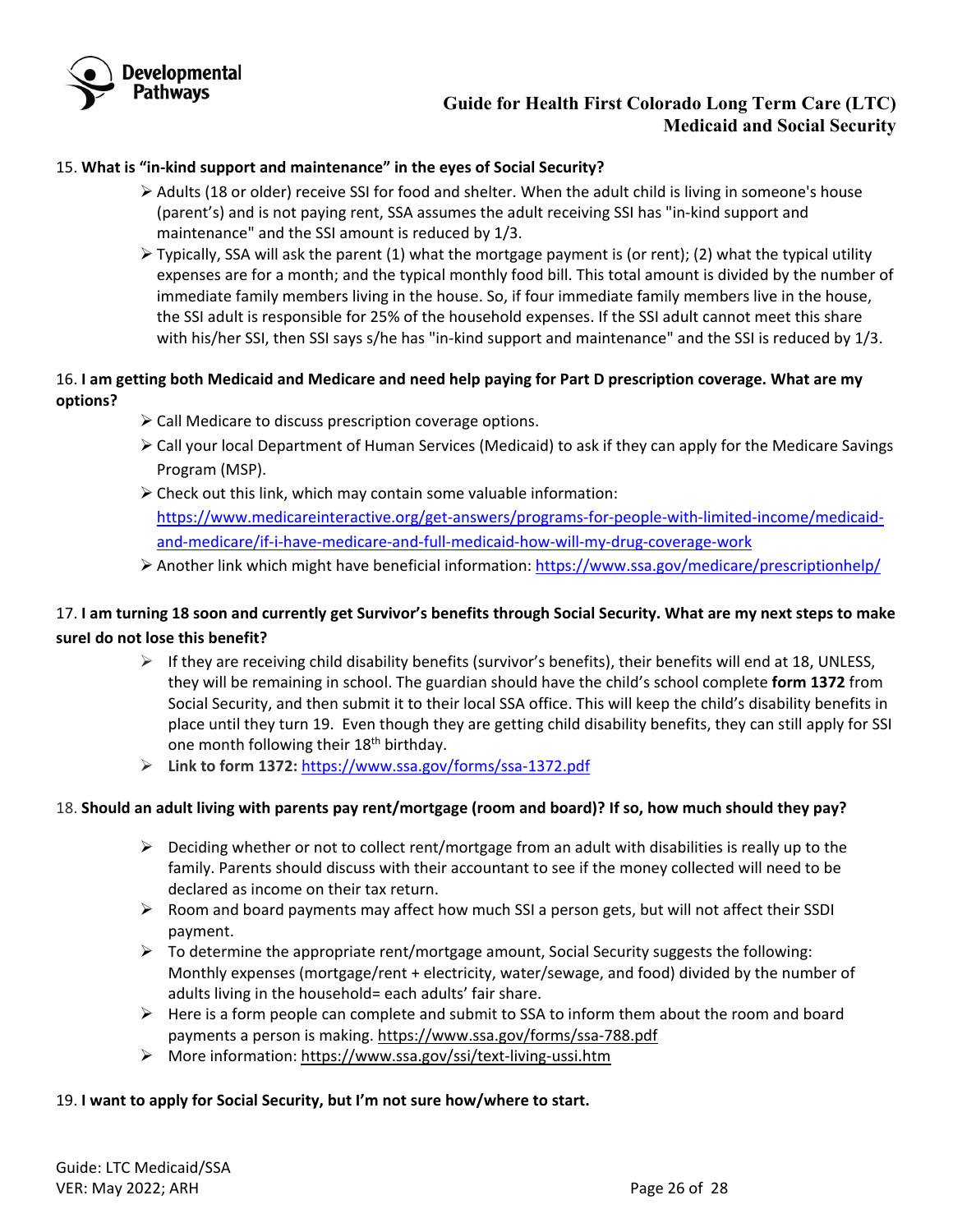

Start here: <https://www.dpcolo.org/tools/> and scroll to this document-- [https://www.dpcolo.org/wp](https://www.dpcolo.org/wp-content/uploads/2021/06/Applying-Maintaining-Social-Security-Benefits-flyer_June2021.pdf)[content/uploads/2021/06/Applying-Maintaining-Social-Security-Benefits-flyer\\_June2021.pdf](https://www.dpcolo.org/wp-content/uploads/2021/06/Applying-Maintaining-Social-Security-Benefits-flyer_June2021.pdf)

**Guide to Applying for Social Security Benefits:** There are several places throughout the application process where things can go sideways, so we suggest utilizing the guide created by our Benefits Team. Reach out to your case manager or coordinator to ask for a copy!

**Colorado DB 101:** [https://co.db101.org/co/programs/income\\_support/ssi2/program.htm](https://co.db101.org/co/programs/income_support/ssi2/program.htm)

**Webinar series by Easterseals Colorado**. [https://www.easterseals.com/co/our-programs/work/disability-benefits](https://www.easterseals.com/co/our-programs/work/disability-benefits-services/)[services/.](https://www.easterseals.com/co/our-programs/work/disability-benefits-services/)

**Video about applying from the Arc of Arapahoe and Douglas Step-up! Program:** [https://www.youtube.com/watch?v=k\\_2iVTMdNNI&list=PL1lIFTrnq-s5aRKII\\_qeakBGBvR54IlUs&index=2](https://www.youtube.com/watch?v=k_2iVTMdNNI&list=PL1lIFTrnq-s5aRKII_qeakBGBvR54IlUs&index=2)

 $\triangleright$  TIP! If you apply online, check that you wish to apply for SSI in addition to SSDI when prompted. The guide has other tips and tricks!

# 20. **I recently applied for Social Security, but was denied. What are my next steps?**

Was the denial for SSI or SSDI? If it was for SSDI, that is common when young people apply for benefits, as the person may not have worked enough quarters to collect SSDI off their own work history, or they don't have a parent who has retired, is disabled, or deceased.

It is a myth that people are automatically denied for SSI the first time they apply. If you receive a denial, please reach out to your case manager or coordinator to request a copy of the Filing a Social Security Appeal/Request for Reconsideration Guide. If you have specific questions about the denial, we suggest reaching out to Social Security directly.

### 21. **What does Social Security consider as resources/assets for SSI?**

Check out this webpage[! https://www.ssa.gov/ssi/text-resources-ussi.htm](https://www.ssa.gov/ssi/text-resources-ussi.htm)

### 22. **What does Social Security consider as income for SSI?**

Check out this webpage[! https://www.ssa.gov/ssi/text-income-ussi.htm](https://www.ssa.gov/ssi/text-income-ussi.htm)

### <span id="page-26-0"></span>**Work Subsidies and Special Conditions**

Check out the Colorado Disability Benefits 101 website!! <https://co.db101.org/> SGA: Substantial Gainful Activity

Social Security (SSA) will only use earnings that represent the real value of the work an individual performs to decide if the work is at the SGA level. A "subsidy" is the extra amount of wages an employer pays an impaired individual for services over the reasonable value of the actual services performed. SSA deducts the value of subsidies from earnings when they make an SGA decision.

Read more about subsidies:

<https://www.ssa.gov/disabilityresearch/wi/subsidies.htm> <https://secure.ssa.gov/poms.nsf/lnx/0410505010>

# **Important Form:**

<https://www.ssa.gov/forms/ssa-821.pdf>

**Please contact Social Security or a Benefits Planner to discuss what work subsidies you may qualify for.** 

Guide: LTC Medicaid/SSA VER: May 2022; ARH Page 27 of 28